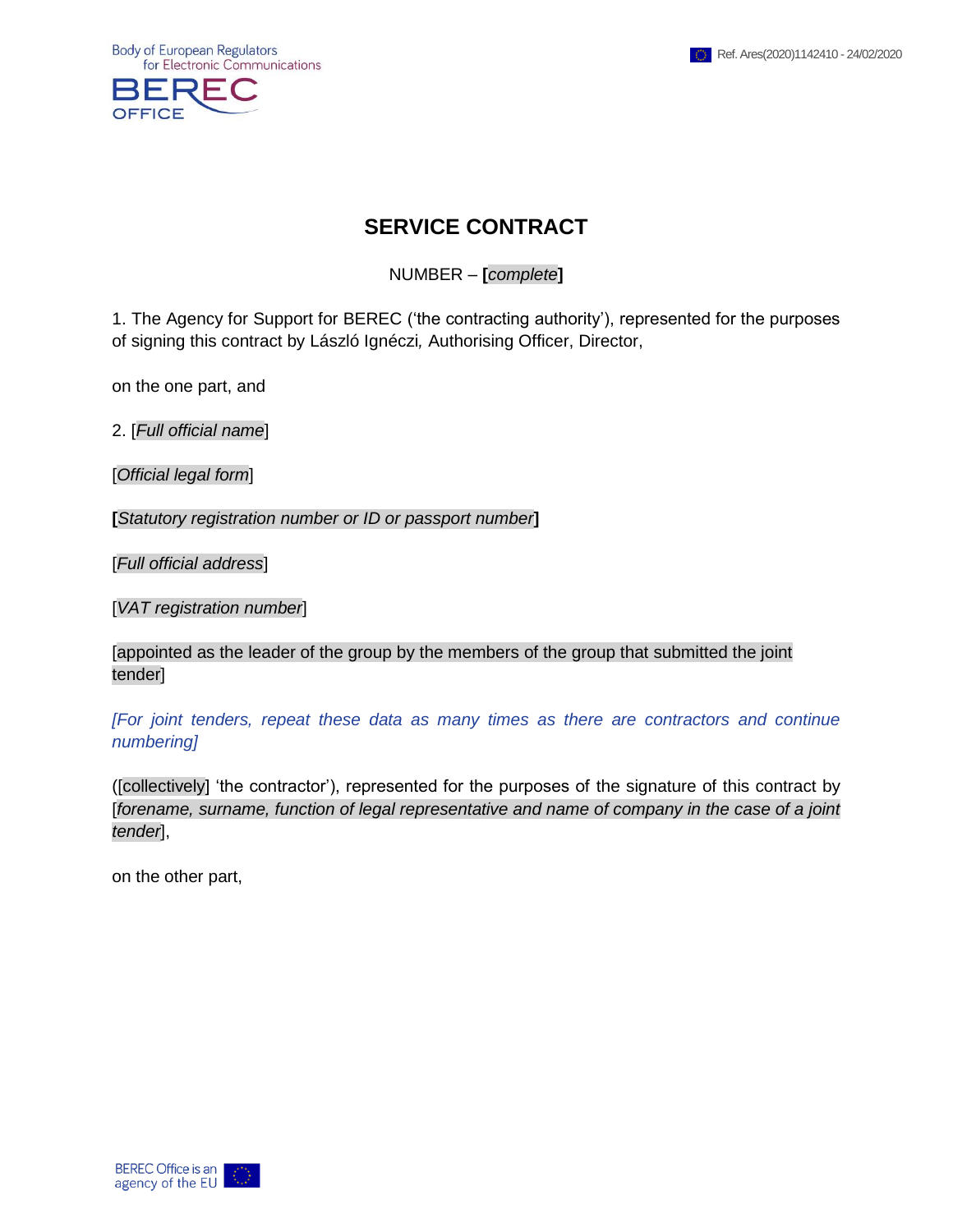## HAVE AGREED

to the **special conditions,** the **general conditions for service contracts** and the following annexes:

- **Annex I –** Tender specifications (reference No BEREC/2020/02/OT of 20 February 2020
- **Annex II** Contractor's tender (reference No [*complete*] of [*insert date*])

[*Insert other annexes*]

which form an integral part of this contract ('the contract').

This contract sets out the obligations of the parties during and after the duration of this contract.

All documents issued by the contractor (end-user agreements, general terms and conditions, etc.) except its tender are held inapplicable, unless explicitly mentioned in the special conditions of this contract. In all circumstances, in the event of contradiction between this contract and documents issued by the contractor, this contract prevails, regardless of any provision to the contrary in the contractor's documents.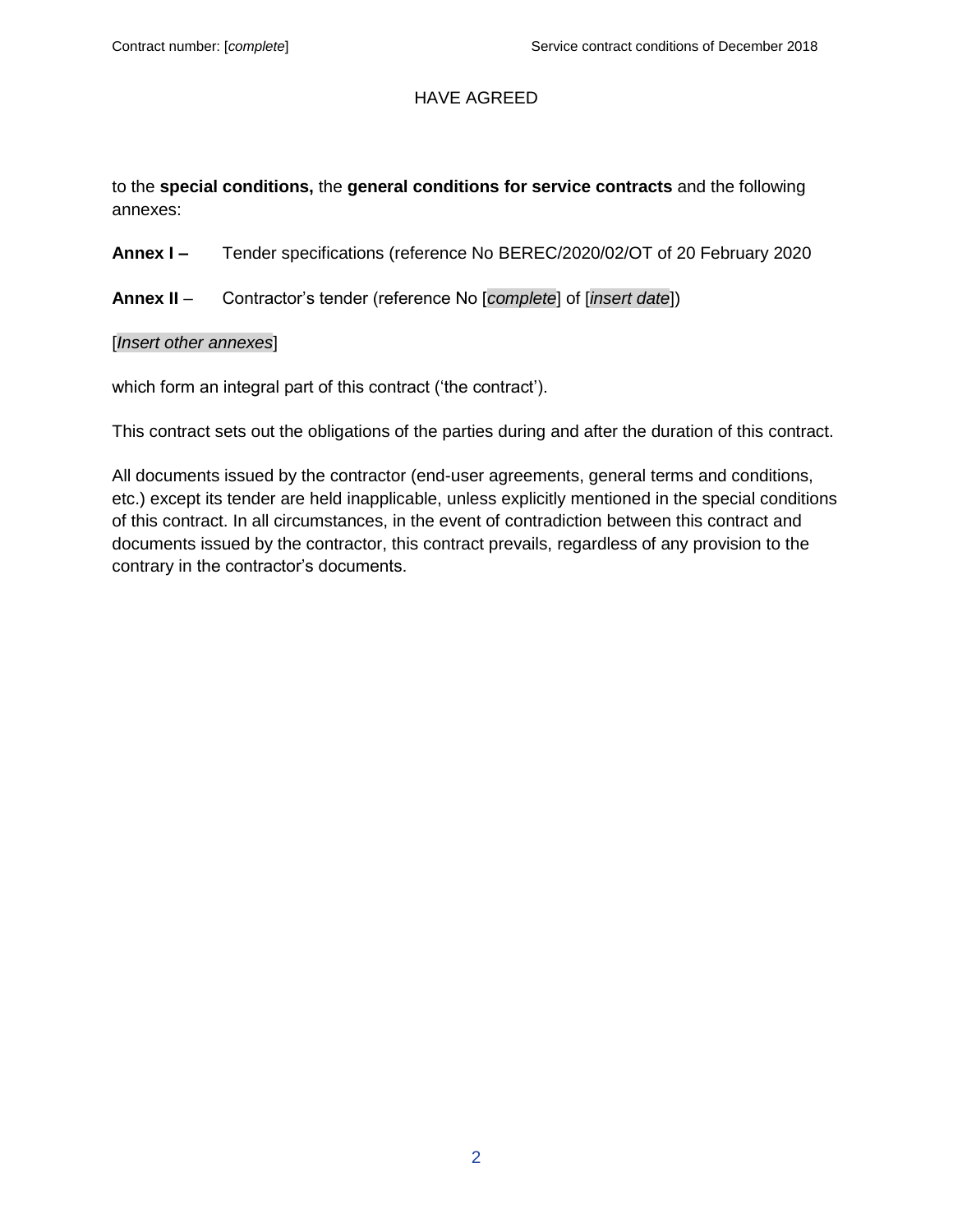# **Table of Content**

<span id="page-2-0"></span>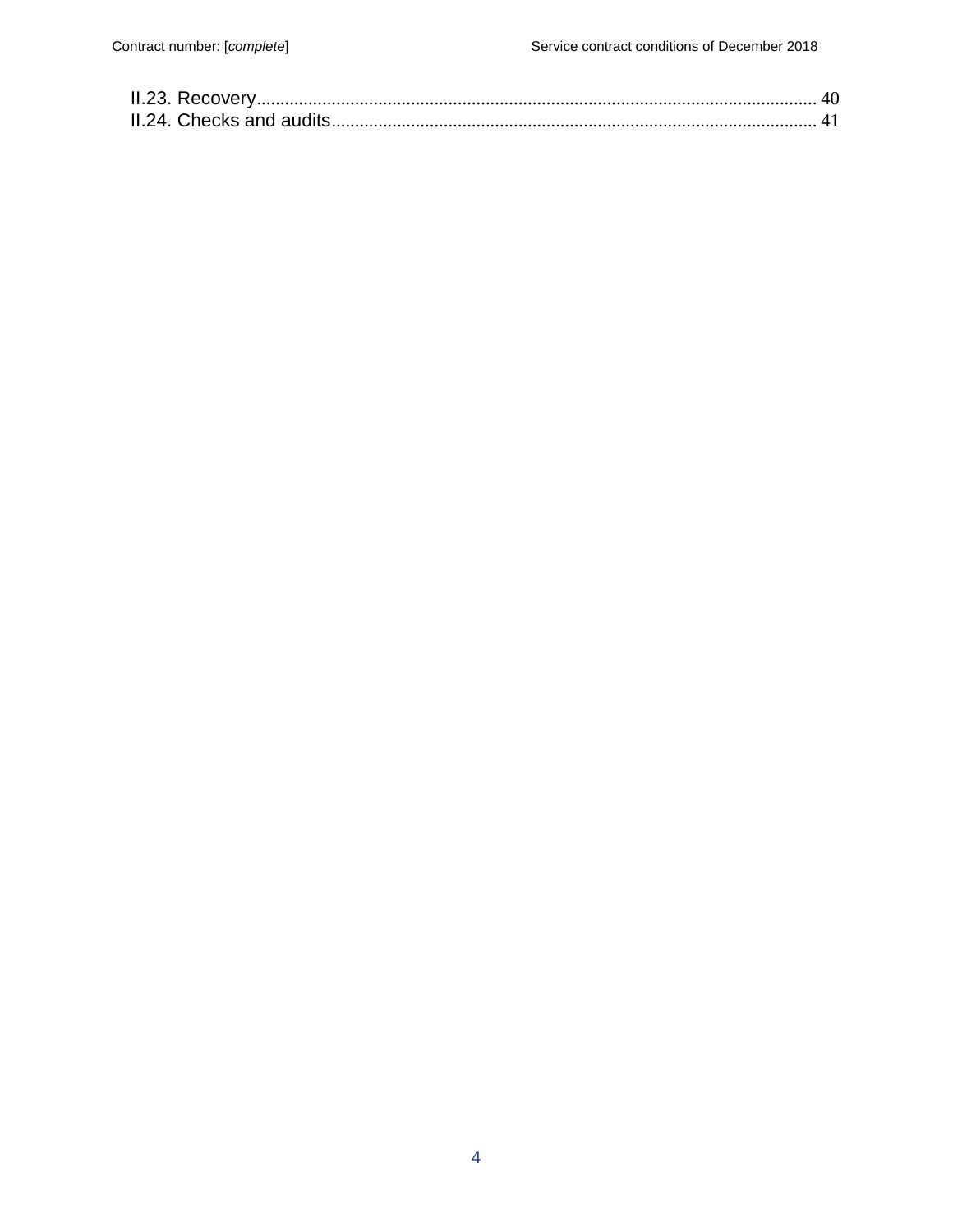# **I. Special Conditions**

## **I.1. ORDER OF PRIORITY OF PROVISIONS**

<span id="page-4-1"></span><span id="page-4-0"></span>If there is any conflict between different provisions in this contract, the following rules must be applied:

- (a) The provisions set out in the special conditions take precedence over those in the other parts of the contract.
- (b) The provisions set out in the general conditions take precedence over those in the other annexes.
- (c) The provisions set out in the tender specifications (Annex I) take precedence over those in the tender (Annex II).

## **I.2. SUBJECT MATTER**

<span id="page-4-2"></span>The subject matter of the contract is the acquisition of the study on consumer behaviour towards digital platforms as a means of communication.

## **I.3. ENTRY INTO FORCE AND DURATION**

- <span id="page-4-3"></span>**I.3.1** The contract enters into force on the date on which the last party signs it.
- **I.3.2** The *performance of the contract* cannot start before its entry into force.
- **I.3.3** The duration of the *performance of the contract* must not exceed 12 months. *Performance of the contract* starts *from the date of entry into force of the contract.*

The period of *performance of the contract* may be extended only with the express written agreement of the parties before the expiration of such period.

#### **I.4. PRICE**

#### <span id="page-4-4"></span>**I.4.1. Price of the contract and maximum amount**

The price payable under this contract excluding renewals, reimbursement of expenses and price revision is EUR [*amount in figures and in words*].

# **I.4.2. Price revision index**

Price revision is not applicable to this contract.

# **I.4.3. Reimbursement of expenses**

Reimbursement of expenses is not applicable to this contract.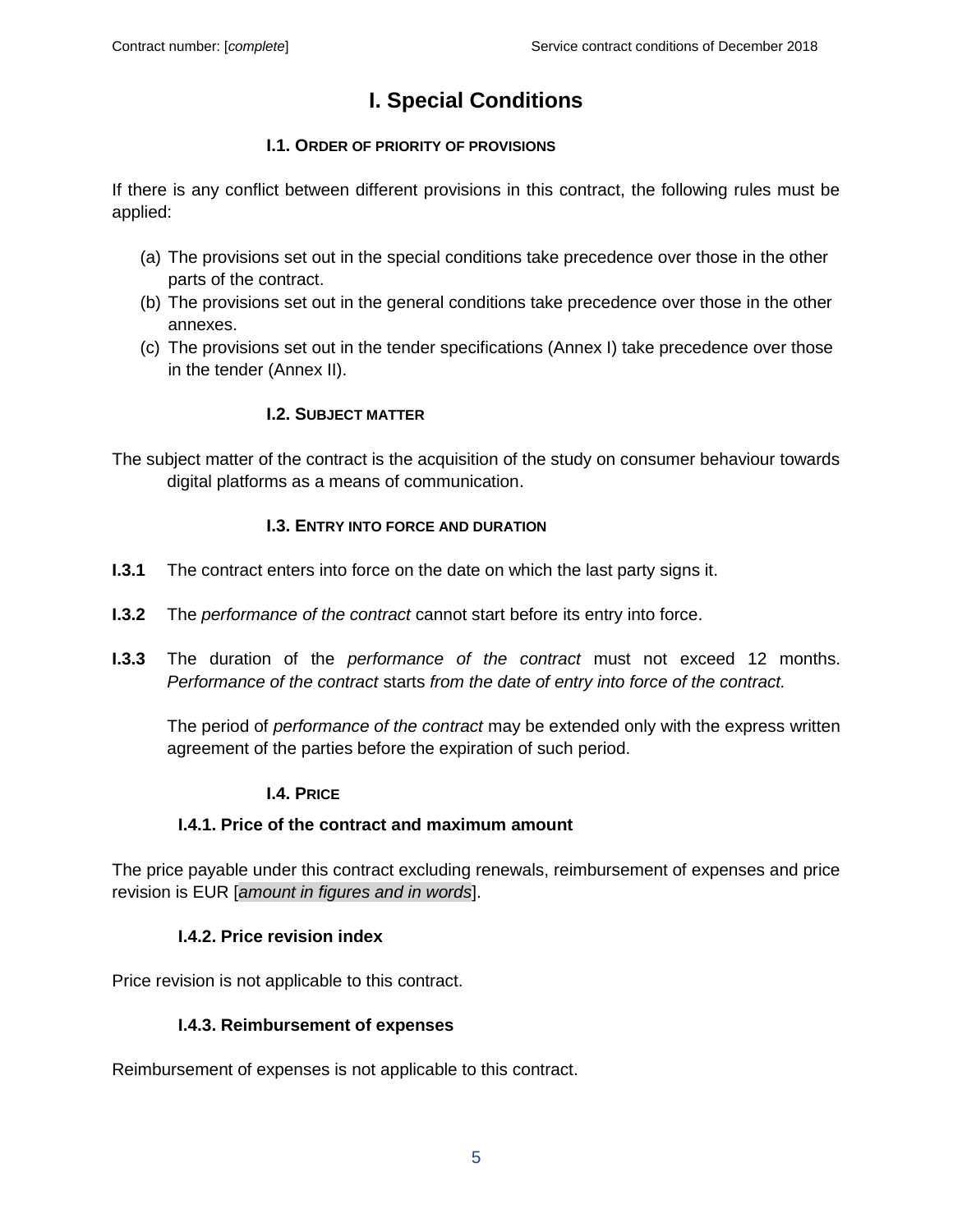#### **I.5. PAYMENT ARRANGEMENTS**

#### <span id="page-5-0"></span>**I.5.1. Pre-financing**

Pre-financing is not applicable to this contract.

#### **I.5.2. Interim payment**

Interim payment is not applicable to this contract.

#### **I.5.3. Payment of the balance**

1. The contractor (or leader in the case of a joint tender) may claim the payment of the balance in accordance with Article II.21.6.

The contractor (or leader in the case of a joint tender) must send an invoice by email to: [invoice@berec.europa.eu](mailto:invoice@berec.europa.eu) for payment of the balance due under the contract, as provided for in the tender specifications and accompanied by the following:

- (a) a list of all *pre-existing rights* to the *results* or parts of the *results* or a declaration stating that there are no such *pre-existing rights*, as provided for in Article II.13.4;
- (b) Report and deliverable specified in tender specifications.

2. The contracting authority must approve the submitted documents or deliverables and pay within 30 days from receipt of the invoice.

3. The contracting authority may suspend the time limit for payment specified in point (2.) in accordance with Article II.21.7.

Once the suspension is lifted, the contracting authority shall give its approval and pay within the remainder of the time-limit indicated in point (2.) unless it rejects partially or fully the submitted documents or deliverables.

\*\*\*

# *[Option: for contractors for which VAT is due in Belgium]*

[In Belgium, use of this contract constitutes a request for VAT exemption No 450, Article 42, paragraph 3.3 of the VAT code (circular 2/1978), provided the invoice includes the statement: 'Exonération de la TVA, Article 42, paragraphe 3.3 du code de la TVA (circulaire 2/1978)'.]

#### *[Option: for contractors for which VAT is due in Luxembourg]*

[In Luxembourg, the contractor must include the following statement in the invoices: "Commande destinée à l'usage officiel de l'Union européenne. Exonération de la TVA Article 43 § 1 k 2ème tiret de la loi modifiée du 12.02.79. 'In the case of intra-Community purchases, the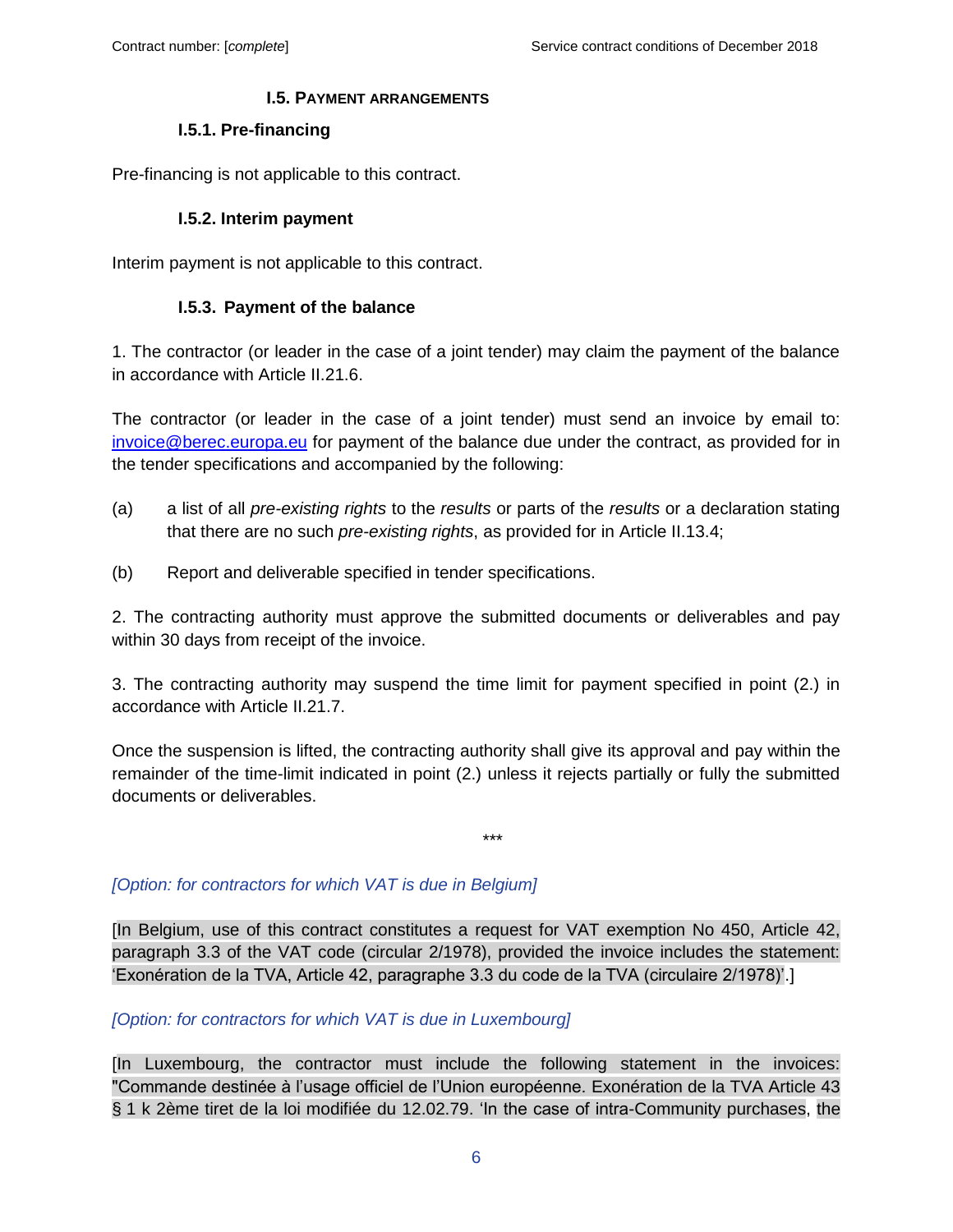statement to be included in the invoices is: "For the official use of the European Union. VAT Exemption / European Union/ Article 151 of Council Directive 2006/112/EC.']

#### **I.6. GUARANTEES**

<span id="page-6-0"></span>Guarantees are not applicable to this contract.

#### **I.6.1. Performance guarantee**

Performance guarantee is not applicable to this contract.

#### **I.6.2. Retention money guarantee**

Retention money guarantee is not applicable to this contract.

#### **I.7. BANK ACCOUNT**

<span id="page-6-1"></span>Payments must be made to the contractor's (or leader's in the case of a joint tender) bank account denominated in [euro] [*insert local currency where the receiving country does not allow transactions in EUR*], identified as follows:

Name of bank:

Full address of branch:

Exact denomination of account holder:

Full account number including bank codes:

 $[IBAN<sup>1</sup> code.]$ 

#### **I.8. COMMUNICATION DETAILS**

<span id="page-6-2"></span>For the purpose of this contract, communications must be sent to the following addresses:

Contracting authority:

BEREC Office

 $\overline{a}$ 

Programme Management Unit

Z.A.Meierovica Bulvaris 14, 2<sup>nd</sup> floor

<sup>1</sup> BIC or SWIFT code for countries with no IBAN code.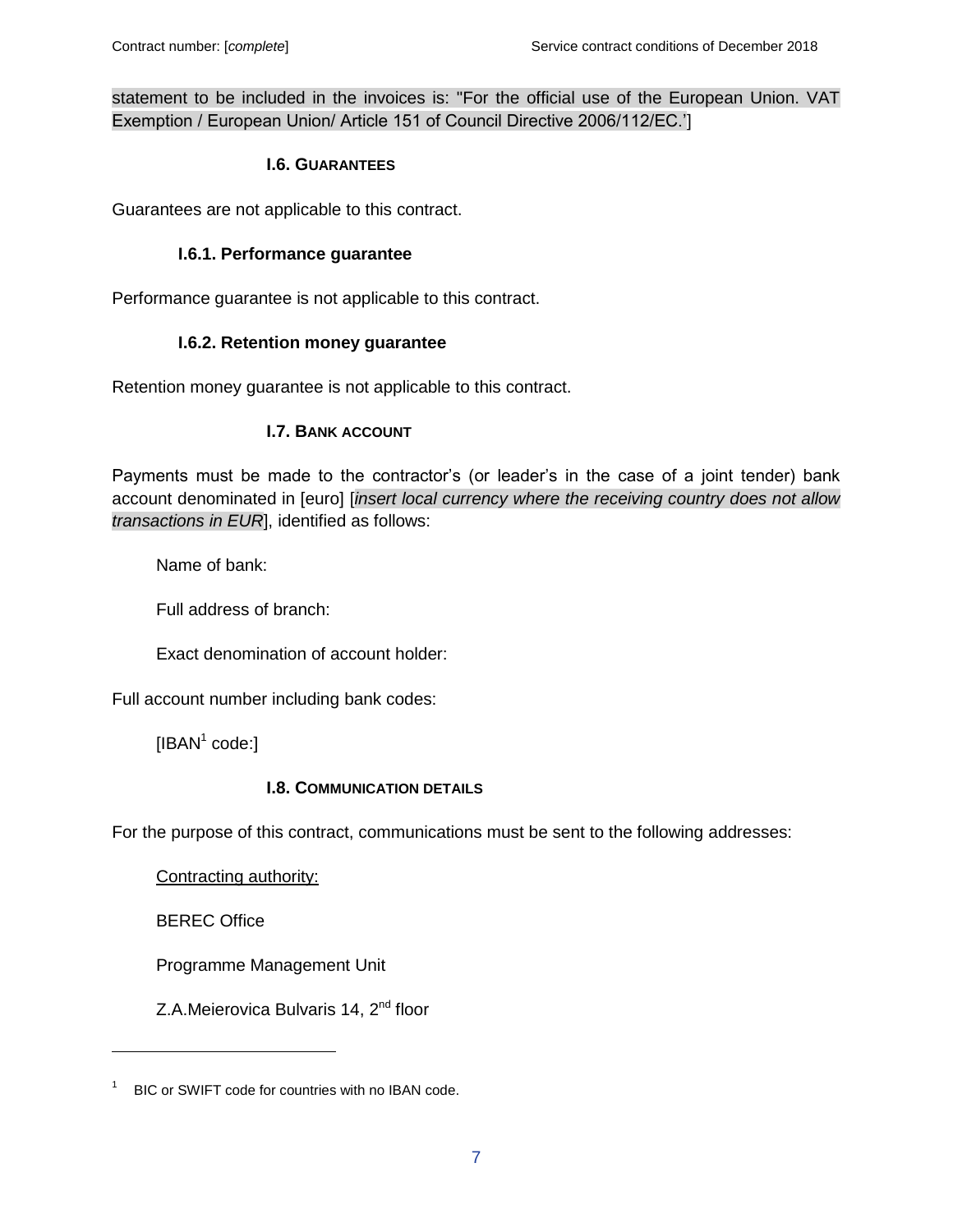Riga LV-1050

Latvia

E-mail: [pm@berec.europa.eu](mailto:pm@berec.europa.eu)

Contractor (or leader in the case of a joint tender):

[*Full name*]

[*Function*]

[*Company name*]

[*Full official address*]

E-mail: [*complete*]

#### **I.9. PROCESSING OF PERSONAL DATA**

#### <span id="page-7-0"></span>**I.9.1 Processing of personal data by the contracting authority**

For the purpose of Article II.9.1,

- (a) the data controller is BEREC Office;
- (b) the data protection notice is available at [https://berec.europa.eu/eng/berec\\_office/public\\_procurement/1657-privacy-statement](https://berec.europa.eu/eng/berec_office/public_procurement/1657-privacy-statement-for-public-procurement-procedures)[for-public-procurement-procedures.](https://berec.europa.eu/eng/berec_office/public_procurement/1657-privacy-statement-for-public-procurement-procedures)

#### **I.9.2 Processing of personal data by the contractor**

For the purpose of Article II.9.2,

- (a) the subject matter and purpose of the processing of personal data by the contractor are implementation of this contract, i.e. preparation and delivery of the study on consumer behaviour towards digital platforms as a means of communication;
- (b) The localisation of and access to the personal data processed by the contractor shall comply with the following:
	- i. the personal data shall only be processed within the territory of the European Union and the European Economic Area and will not leave that territory;
	- ii. the data shall only be held in data centres located with the territory of the European Union and the European Economic Area;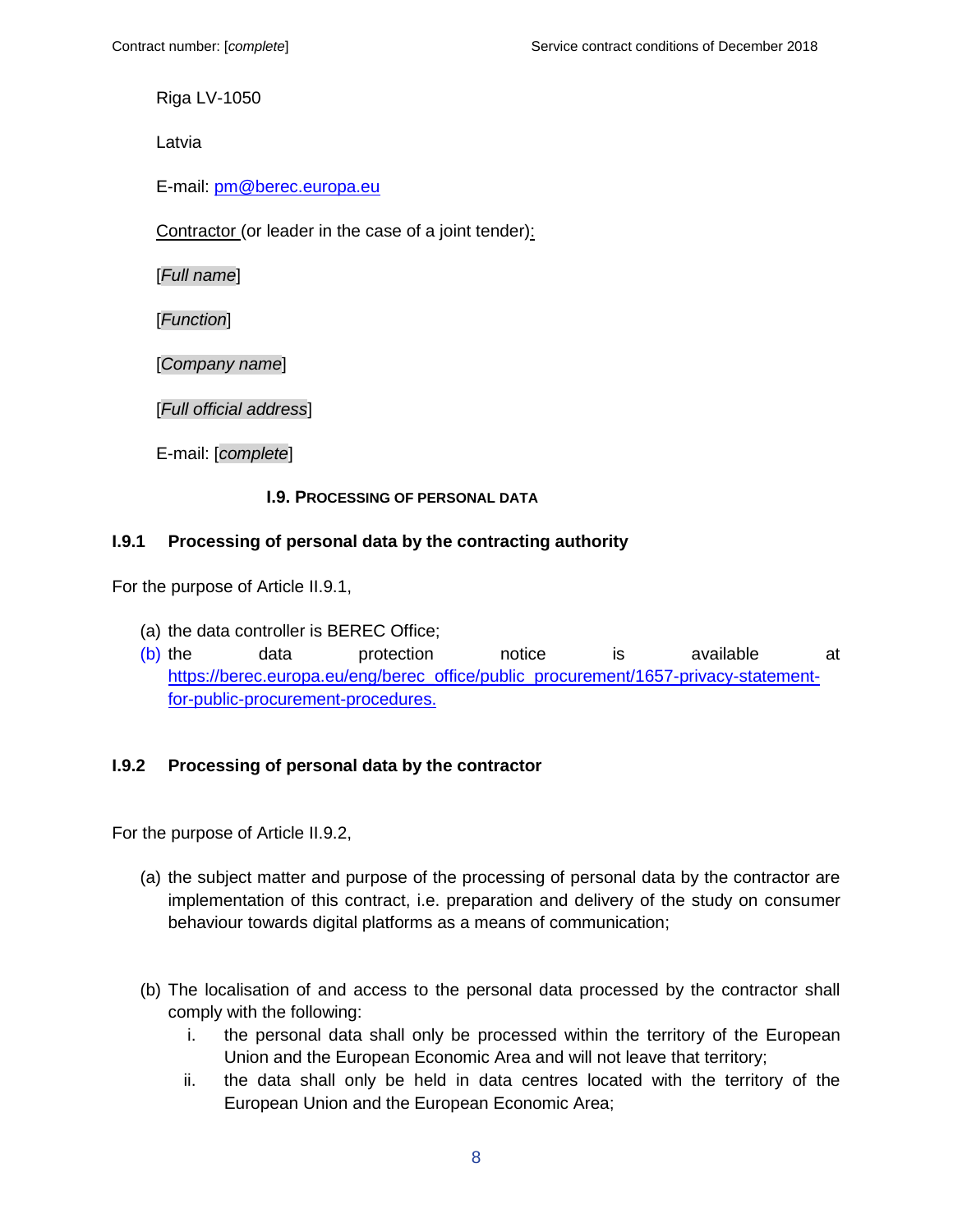- iii. no access shall be given to such data outside of the European Union and the European Economic Area;
- iv. the contractor may not change the location of data processing without the prior written authorisation of the contracting authority;

<span id="page-8-0"></span>any transfer of personal data under the contract to third countries or international organisations shall fully comply with the requirements laid down in Chapter V of Regulation (EU)2018/1725<sup>2</sup>.

# **I.10. EXPLOITATION OF THE RESULTS OF THE CONTRACT**

# **I.10.1. Detailed list of modes of exploitation of the results**

In accordance with Article II.13.1 whereby the contracting authority acquires ownership of the *results* as defined in this contract, including the tender specifications, these *results* may be used for any of the following modes of exploitation:

(a) use for its own purposes:

 $\overline{a}$ 

- making available to the staff of the contracting authority;
- making available to the persons and entities working for the contracting authority or cooperating with it, including contractors, subcontractors whether legal or natural persons;
- making it available to the other Union institutions, agencies and bodies, Member States' institutions;
- arranging, compiling, combining, retrieving;
- copying, reproducing in whole or in part and in unlimited number of copies.

(b) distribution to the public in hard copies, in electronic or digital format, on the internet including social networks as a downloadable or non-downloadable file;

(c) communication through press information services;

(d) inclusion in widely accessible databases or indexes, such as via 'open access' or 'open data' portals, or similar repositories, whether freely accessible or accessible only upon subscription;

<sup>&</sup>lt;sup>2</sup> Regulation (EU) 2018/1725 of 23 October 2018 on the protection of natural persons with regard to the processing of personal data by the Union institutions, bodies, offices and agencies and on the free movement of such data, and repealing Regulation (EC) No 45/2001 and Decision No 1247/2002/EC, OJ L 295/39, 21.11.2018, [https://eur](https://eur-lex.europa.eu/legal-content/EN/TXT/PDF/?uri=CELEX:32018R1725&from=EN)[lex.europa.eu/legal-content/EN/TXT/PDF/?uri=CELEX:32018R1725&from=EN](https://eur-lex.europa.eu/legal-content/EN/TXT/PDF/?uri=CELEX:32018R1725&from=EN)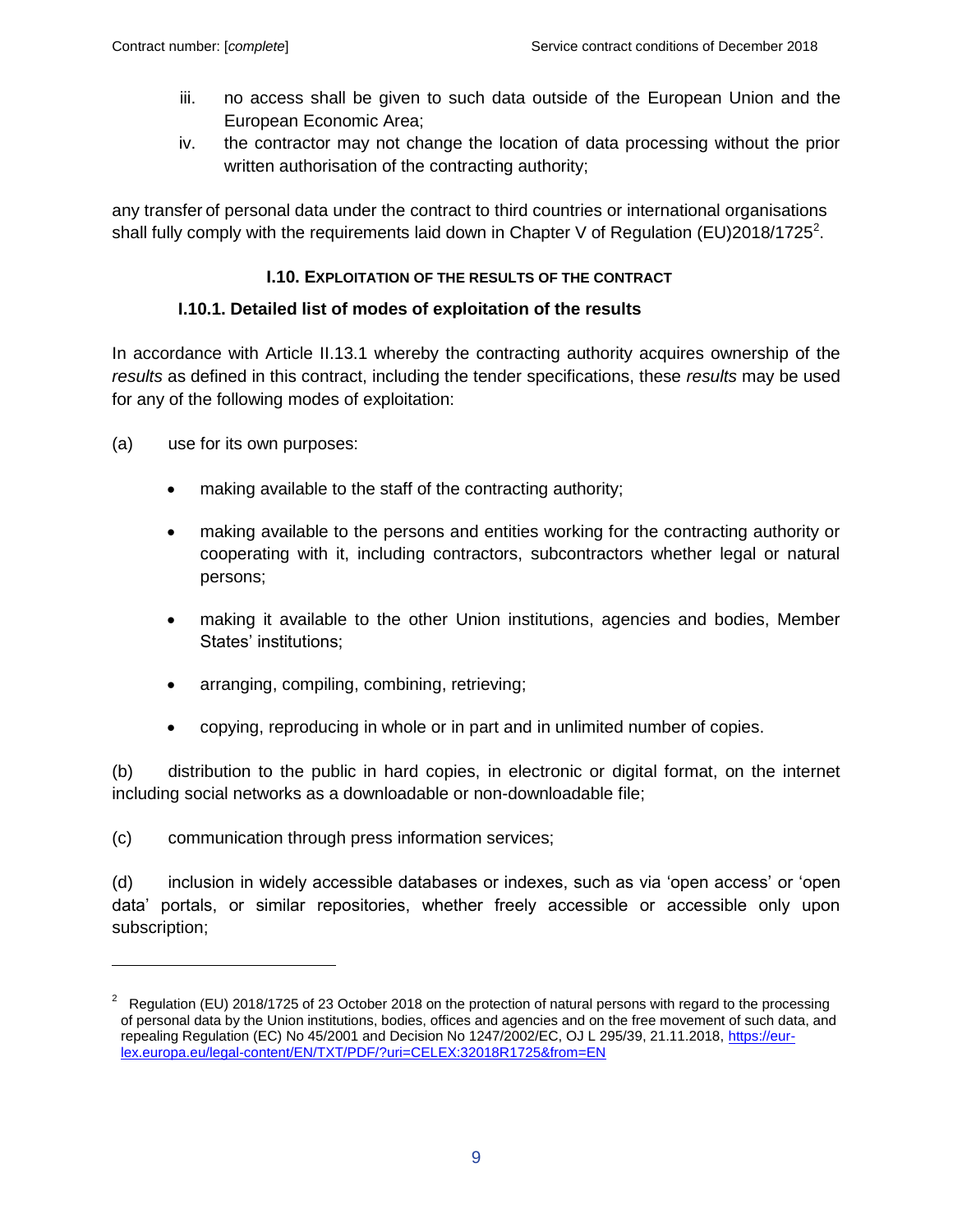(e) modifications by the contracting authority or by a third party in the name of the contracting authority, including:

- shortening;
- summarising;
- modifying the content, the dimensions;
- addition of new elements, paragraphs, titles, leads, bolds, legend, table of content, summary, graphics, subtitles, sound;
- addition of metadata, for text and data-mining purposes; addition of rightmanagement information; addition of technological protection measures;
- preparation in audio form, preparation as a presentation, animation, pictograms story, slide-show, public presentation;
- extracting a part or dividing into parts;
- incorporating, including by cropping and cutting, the *results* or parts thereof in other works, such as on websites and webpages;
- translating in different language versions:
	- languages used within EU.

(f) rights to authorise or license the modes of exploitation set out in any of the points (a) to (e) to third parties, provided however that this does not apply to *pre-existing rights* and *preexisting materials*, if they are only licensed to the contracting authority, except as foreseen by Article II.13.2.;

(g) other adaptations which the parties may later agree; in such case, the following rules apply: the contracting authority must consult the contractor. If necessary, the contractor must in turn seek the agreement of any creator or other right holder and must reply to the contracting authority within one month by providing its agreement, including any suggestions of modifications, free of charge. The contractor may refuse the intended modification only if a creator can demonstrate that the intended modification may harm his/her honour or reputation, thereby violating his/her moral rights.

The list above is in addition to whatever rights already accrue to the contracting authority on the basis of existing exceptions in the applicable legislation, such as the copyright exception to ensure the proper performance or reporting of administrative proceedings, in cases where such exceptions apply.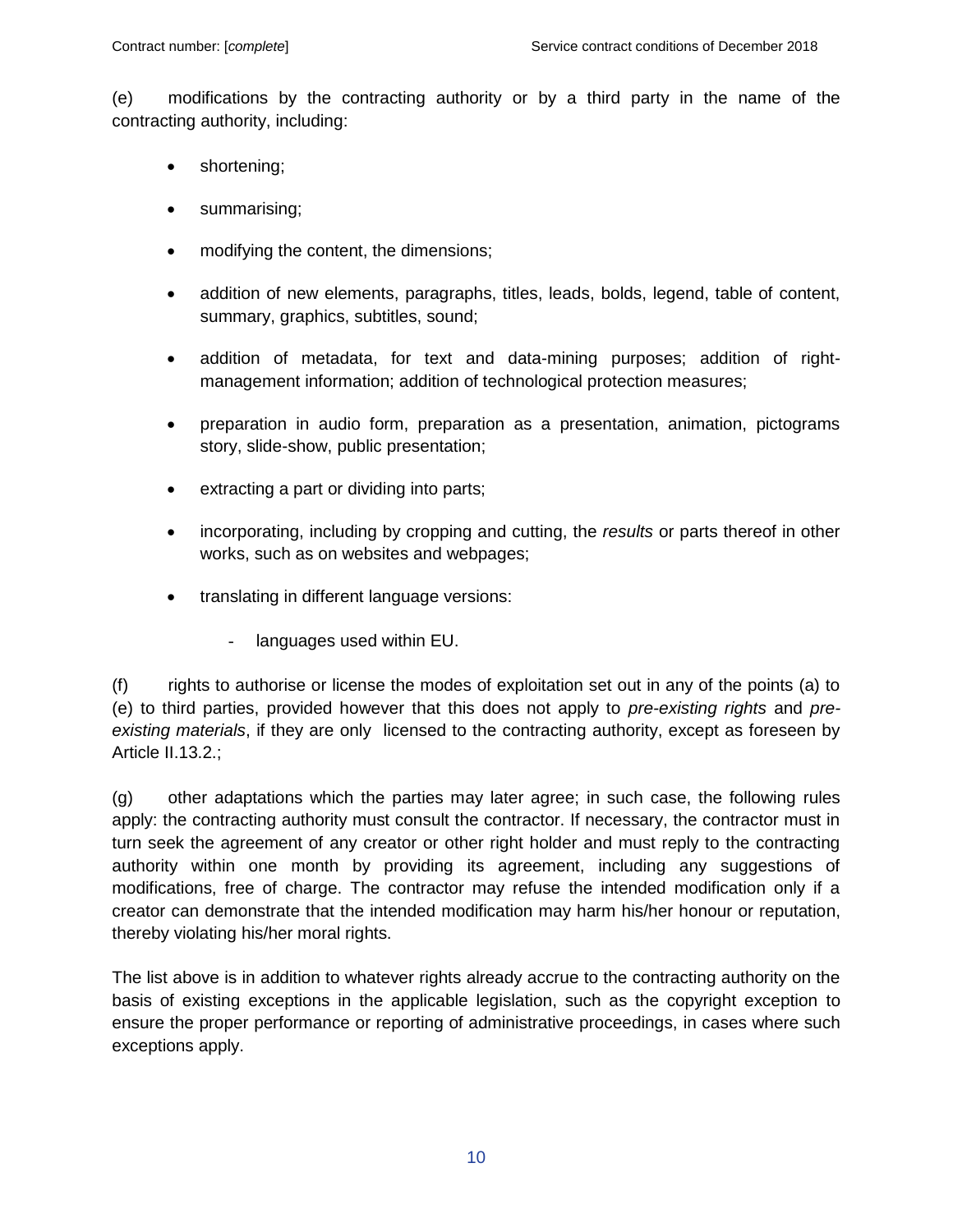### **I.10.2. Licence or transfer of pre-existing rights**

All *pre-existing rights* incorporated in the *results*, if any, are licensed to the contracting authority as set out in Article II.13.2.

By derogation to Article II.13.2, the contracting authority acquires fully and irrevocably all *preexisting rights* incorporated in the *results*, if any.

### **I.10.3. Provision of list of pre-existing rights and documentary evidence**

The contractor must provide the contracting authority with a list of *pre-existing rights* as set out in Article II.13.4 together with the invoice for payment of the balance at the latest.

#### <span id="page-10-0"></span>**I.11. TERMINATION BY EITHER PARTY**

Either party may terminate the contract by sending *formal notification* to the other party with 6 months written notice.

If the contract is terminated:

- (a) neither party is entitled to compensation;
- (b) the contractor is entitled to payment only for the services provided before termination takes effect.

The second, third and fourth paragraphs of Article II.18.4 apply.

#### **I.12. APPLICABLE LAW AND SETTLEMENT OF DISPUTES**

- <span id="page-10-1"></span>**I.12.1.** The contract is governed by Union law, complemented, where necessary, by the law of Latvia.
- **I.12.2.** The courts of Riga have exclusive jurisdiction over any dispute regarding the interpretation, application or validity of the contract.

#### **SIGNATURES**

For the contractor, For the contracting authority,

[*Company name/forename/surname/position*] László Ignéczi

Authorising Officer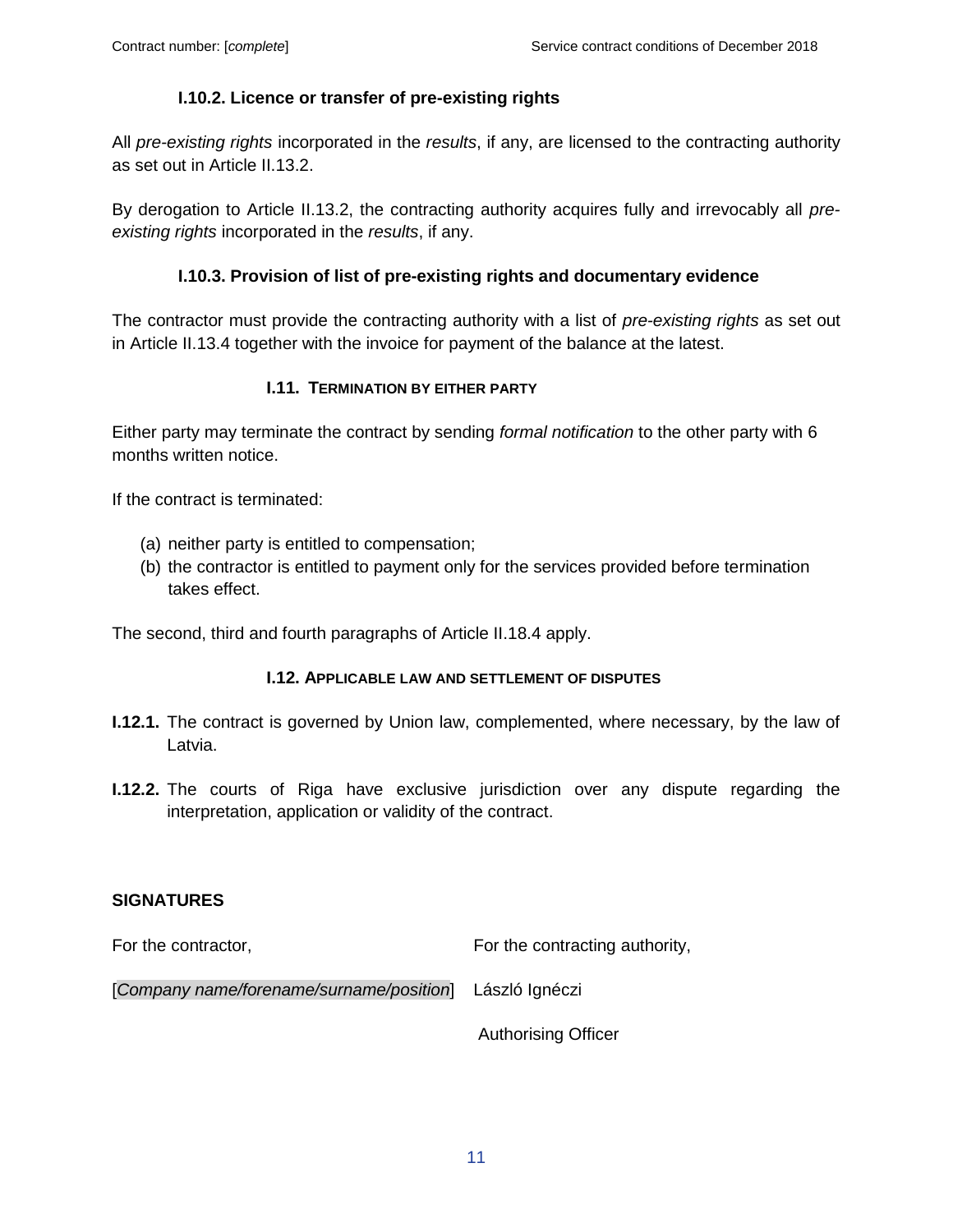Contract number: [*complete*] Service contract conditions of December 2018

| Signature: |  |  |  |
|------------|--|--|--|
|------------|--|--|--|

Signature:\_\_\_\_\_\_\_\_\_\_\_\_\_\_\_\_\_\_\_\_\_

Done at [*place], [date]* Done at [*place], [date*] Done at [*place], [date]*

In duplicate in English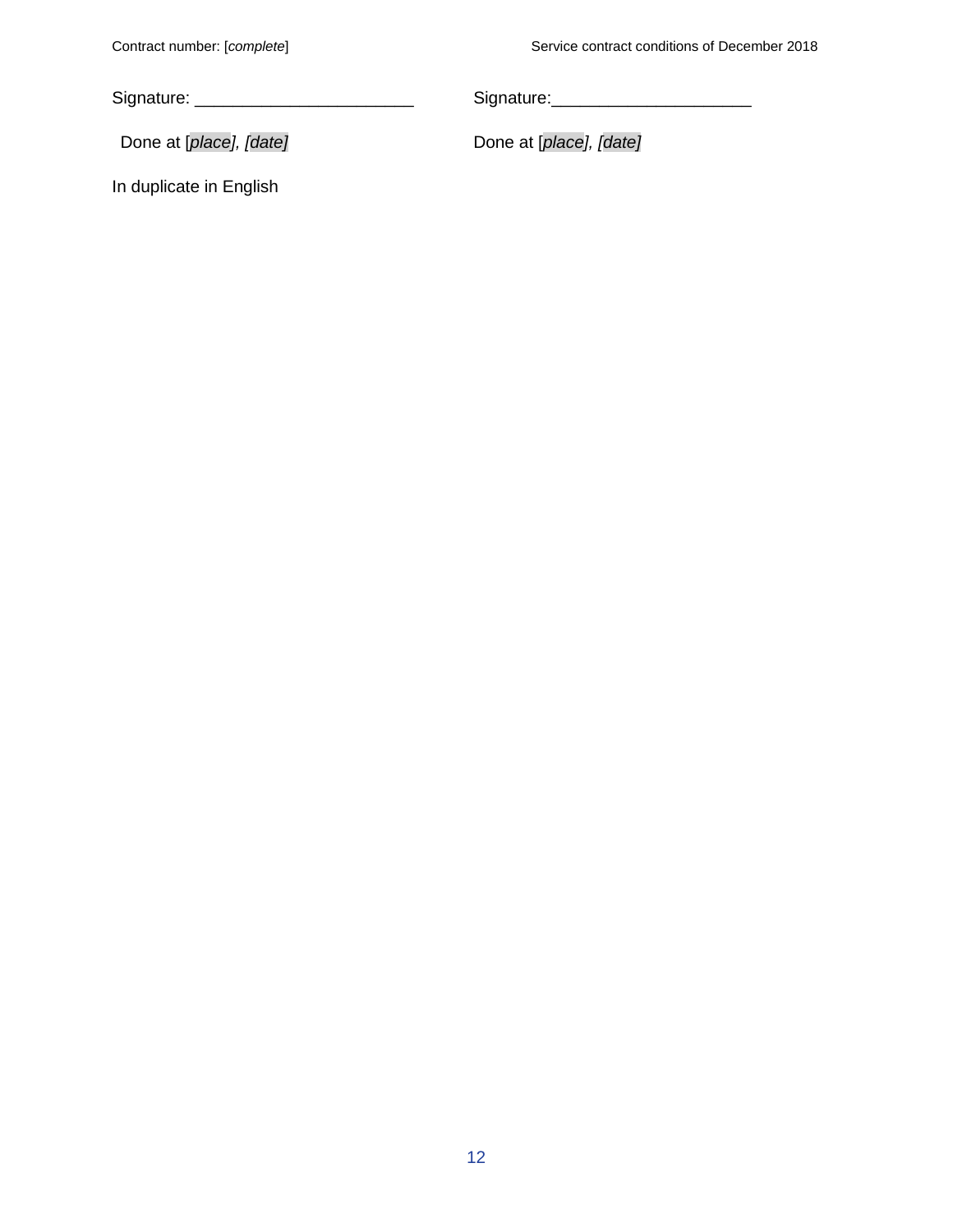# **II. General Conditions for the service contract**

### **II.1. DEFINITIONS**

<span id="page-12-1"></span><span id="page-12-0"></span>For the purpose of this contract, the following definitions (indicated in *italics* in the text) apply:

**'Back office'**: the internal system(s) used by the parties to process electronic invoices;

**'Breach of obligations':** failure by the contractor to fulfil one or more of its contractual obligations.

**'Confidential information or document'**: any information or document received by either party from the other or accessed by either party in the context of the *performance of the contract,* that any of the parties has identified in writing as confidential. It may not include information that is publicly available;

**'Conflict of interest'**: a situation where the impartial and objective *performance of the contract*  by the contractor is compromised for reasons involving family, emotional life, political or national affinity, economic interest, any other direct or indirect personal interest, or any other shared interest with the contracting authority or any third party related to the subject matter of the contract;

**'Creator'**: means any natural person who contributes to the production of the *result*;

**'EDI message'** (electronic data interchange): a message created and exchanged through the electronic transfer, from computer to computer, of commercial and administrative data using an agreed standard;

**'e-PRIOR'**: the service-oriented communication platform that provides a series of web services and allows the exchange of standardised electronic messages and documents between the parties. This is done either through web services, with a machine-to-machine connection between the parties' *back office* systems (*EDI messages*), or through a web application (the s*upplier portal*). The Platform may be used to exchange electronic documents (e-documents) such as electronic requests for services, electronic specific contracts, and electronic acceptance of services or electronic invoices between the parties.

**'Force majeure'**: any unforeseeable, exceptional situation or event beyond the control of the parties that prevents either of them from fulfilling any of their obligations under the contract. The situation or event must not be attributable to error or negligence on the part of the parties or on the part of the subcontractors and must prove to be inevitable despite their exercising due diligence. Defaults of service, defects in equipment or material or delays in making them available, labour disputes, strikes and financial difficulties may not be invoked as *force majeure*, unless they stem directly from a relevant case of *force majeure;*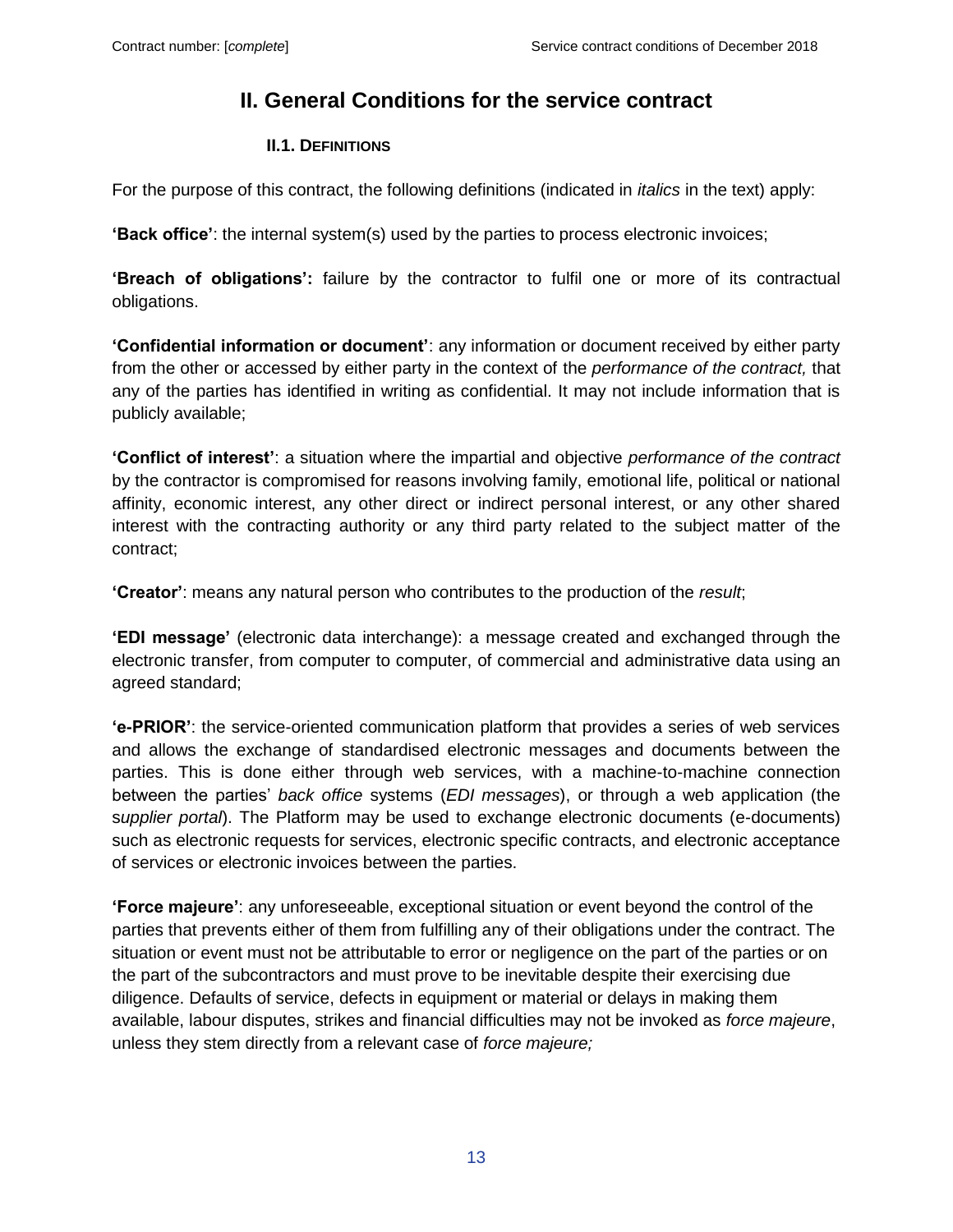**'Formal notification'** (or 'formally notify'): form of communication between the parties made in writing by mail or email, which provides the sender with compelling evidence that the message was delivered to the specified recipient;

**'Fraud':** an act or omission committed in order to make an unlawful gain for the perpetrator or another by causing a loss to the Union's financial interests, and relating to: i) the use or presentation of false, incorrect or incomplete statements or documents, which has as its effect the misappropriation or wrongful retention of funds or assets from the Union budget, ii) the nondisclosure of information in violation of a specific obligation, with the same effect or iii) the misapplication of such funds or assets for purposes other than those for which they were originally granted, which damages the Union's financial interests;

**'Grave professional misconduct':** a violation of applicable laws or regulations or ethical standards of the profession to which a contractor or a related person belongs, including any conduct leading to sexual or other exploitation or abuse, or any wrongful conduct of the contractor or a related person which has an impact on its professional credibility where such conduct denotes wrongful intent or gross negligence.

**'Interface control document'**: the guideline document which lays down the technical specifications, message standards, security standards, checks of syntax and semantics, etc. to facilitate machine-to-machine connection. This document is updated on a regular basis;

**'Irregularity'**: any infringement of a provision of Union law resulting from an act or omission by an economic operator, which has, or would have, the effect of prejudicing the Union's budget.

**'Notification'** (or 'notify'): form of communication between the parties made in writing including by electronic means;

**'Performance of the contract'**: the execution of tasks and delivery of the purchased services by the contractor to the contracting authority;

**'Personnel'**: persons employed directly or indirectly or contracted by the contractor to perform the contract;

**'Pre-existing material'**: any material, document, technology or know-how which exists prior to the contractor using it for the production of a *result* in the *performance of the contract*;

**'Pre-existing right'**: any industrial and intellectual property right on *pre-existing material*; it may consist in a right of ownership, a licence right and/or right of use belonging to the contractor, the *creator*, the contracting authority as well as to any other third parties;

**'Professional conflicting interest'**: a situation in which the contractor's previous or ongoing professional activities affect its capacity to perform the contract to an appropriate quality standard.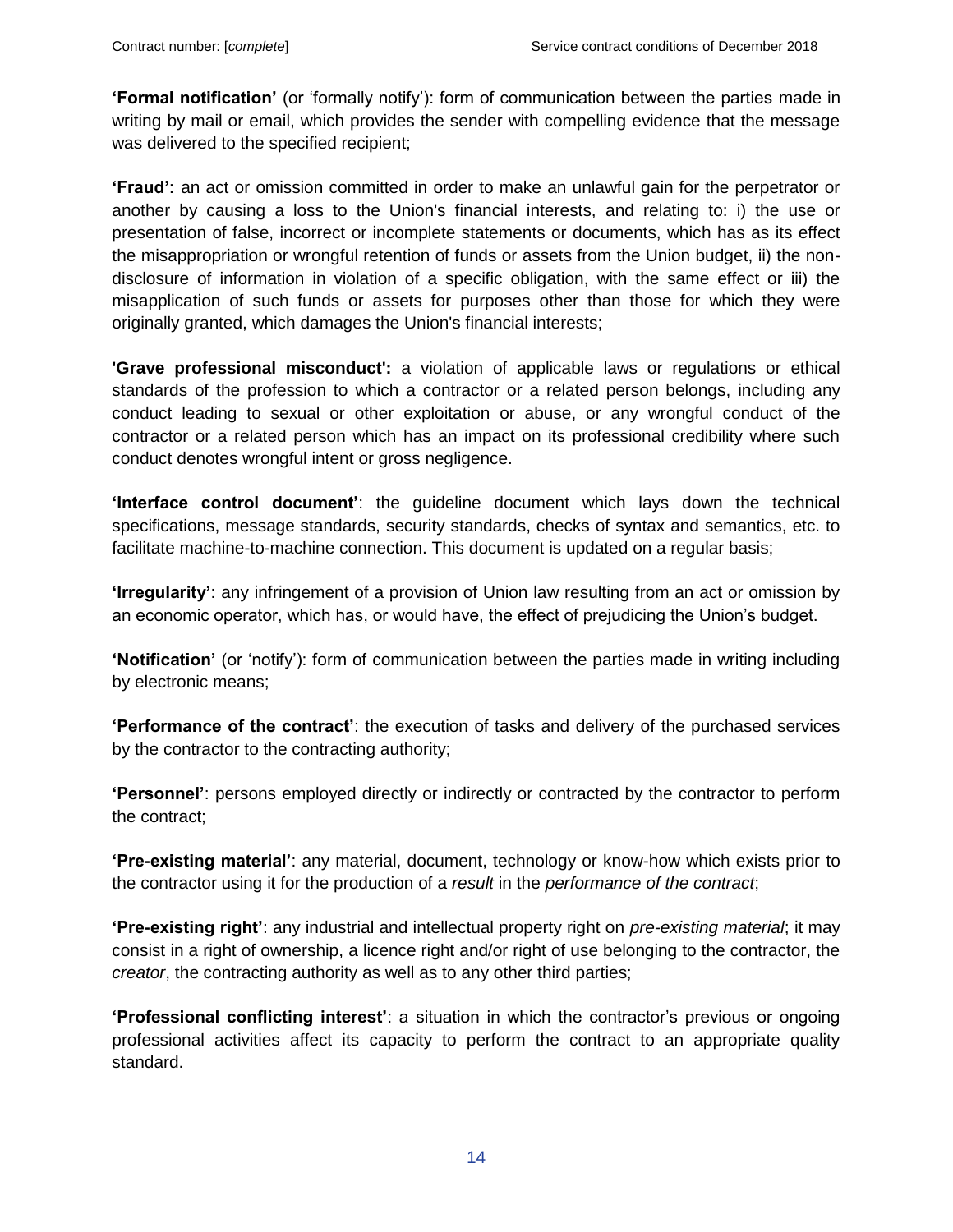**'Related person'**: any natural or legal person who is a member of the administrative, management or supervisory body of the contractor, or who has powers of representation, decision or control with regard to the contractor;

**'Result'**: any intended outcome of the *performance of the contract*, whatever its form or nature. A *result* may be further defined in this contract as a deliverable. A *result* may, in addition to newly created materials produced specifically for the contracting authority by the contractor or at its request, also include *pre-existing materials*;

**'Supplier portal'**: the *e-PRIOR* portal, which allows the contractor to exchange electronic business documents, such as invoices, through a graphical user interface.

## **II.2. ROLES AND RESPONSIBILITIES IN THE EVENT OF A JOINT TENDER**

<span id="page-14-0"></span>In the event of a joint tender submitted by a group of economic operators and where the group does not have legal personality or legal capacity, one member of the group is appointed as leader of the group.

## **II.3. SEVERABILITY**

<span id="page-14-1"></span>Each provision of this contract is severable and distinct from the others. If a provision is or becomes illegal, invalid or unenforceable to any extent, it must be severed from the remainder of the contract. This does not affect the legality, validity or enforceability of any other provisions of the contract, which continue in full force and effect. The illegal, invalid or unenforceable provision must be replaced by a legal, valid and enforceable substitute provision which corresponds as closely as possible with the actual intent of the parties under the illegal, invalid or unenforceable provision. The replacement of such a provision must be made in accordance with Article II.11. The contract must be interpreted as if it had contained the substitute provision as from its entry into force.

#### **II.4. PERFORMANCE OF THE CONTRACT**

- <span id="page-14-2"></span>**II.4.1** The contractor must provide services of high quality standards, in accordance with the state of the art in the industry and the provisions of this contract, in particular the tender specifications and the terms of its tender. Where the contracting authority has the right to make modifications to the *results*, they must be delivered in a format and with the necessary information which effectively allow such modifications to be made in a convenient manner.
- **II.4.2** The contractor must comply with the minimum requirements provided for in the tender specifications. This includes compliance with applicable obligations under environmental, social and labour law established by Union law, national law and collective agreements or by the international environmental, social and labour law provisions listed in Annex X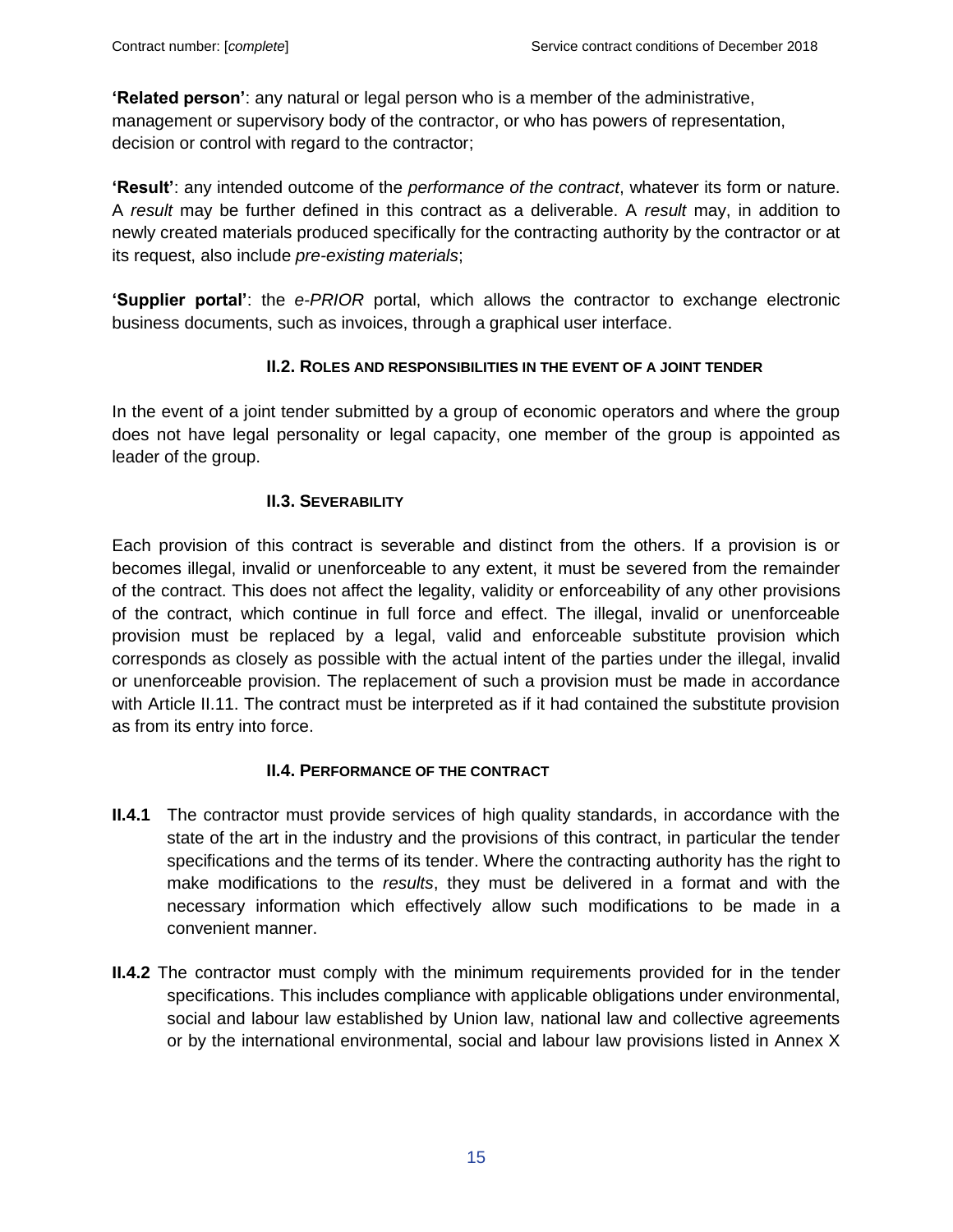to Directive 2014/24/EU3 and compliance with data protection obligations resulting from Regulation (EU) 2016/6794 and Regulation (EU) 2018/17255.

- **II.4.3** The contractor must obtain any permit or licence required in the State where the services are to be provided.
- **II.4.4** All periods specified in the contract are calculated in calendar days, unless otherwise specified.
- **II.4.5** The contractor must not present itself as a representative of the contracting authority and must inform third parties that it is not part of the European public service.
- **II.4.6** The contractor is responsible for the *personnel* who carry out the services and exercises its authority over its *personnel* without interference by the contracting authority. The contractor must inform its *personnel* that:
	- (a) they may not accept any direct instructions from the contracting authority; and
	- (b) their participation in providing the services does not result in any employment or contractual relationship with the contracting authority.
- **II.4.7** The contractor must ensure that the *personnel* performing the contract and any future replacement *personnel* possess the professional qualifications and experience required to provide the services, as the case may be on the basis of the selection criteria set out in the tender specifications.
- **II.4.8** At the contracting authority's reasoned request, the contractor must replace any member of *personnel* who:
	- (a) does not have the expertise required to provide the services; or
	- (b) has caused disruption at the premises of the contracting authority.

The contractor bears the cost of replacing its *personnel* and is responsible for any delay in providing the services resulting from the replacement of *personnel*.

 $\overline{a}$ 

 $3$  OJ L 94 of 28.03.2014, p. 65

<sup>&</sup>lt;sup>4</sup> Regulation (EU) 2016/679 of the European Parliament and of the Council of 27 April 2016 on the protection of natural persons with regard to the processing of personal data and on the free movement of such data, and repealing Directive 95/46/EC, [OJ L 119, 4.5.2016, p. 1,](https://eur-lex.europa.eu/legal-content/EN/TXT/PDF/?uri=CELEX:32016R0679&qid=1543923024903&from=EN) [https://eur-lex.europa.eu/legal](https://eur-lex.europa.eu/legal-content/EN/TXT/?uri=uriserv:OJ.L_.2016.119.01.0001.01.ENG)[content/EN/TXT/?uri=uriserv:OJ.L\\_.2016.119.01.0001.01.ENG](https://eur-lex.europa.eu/legal-content/EN/TXT/?uri=uriserv:OJ.L_.2016.119.01.0001.01.ENG)

<sup>&</sup>lt;sup>5</sup> Regulation (EU) 2018/1725 of the European Parliament and of the Council of 23 October 2018 on the protection of individuals with regard to the processing of personal data by the Union institutions, bodies, offices and agencies and on the free movement of such data and repealing Regulation (EC) No 45/2001 and Decision No 1247/2002/EC, OJ L 295/39 21.11.2018, [https://eur-lex.europa.eu/legal](https://eur-lex.europa.eu/legal-content/EN/TXT/PDF/?uri=CELEX:32018R1725&from=EN)[content/EN/TXT/PDF/?uri=CELEX:32018R1725&from=EN](https://eur-lex.europa.eu/legal-content/EN/TXT/PDF/?uri=CELEX:32018R1725&from=EN)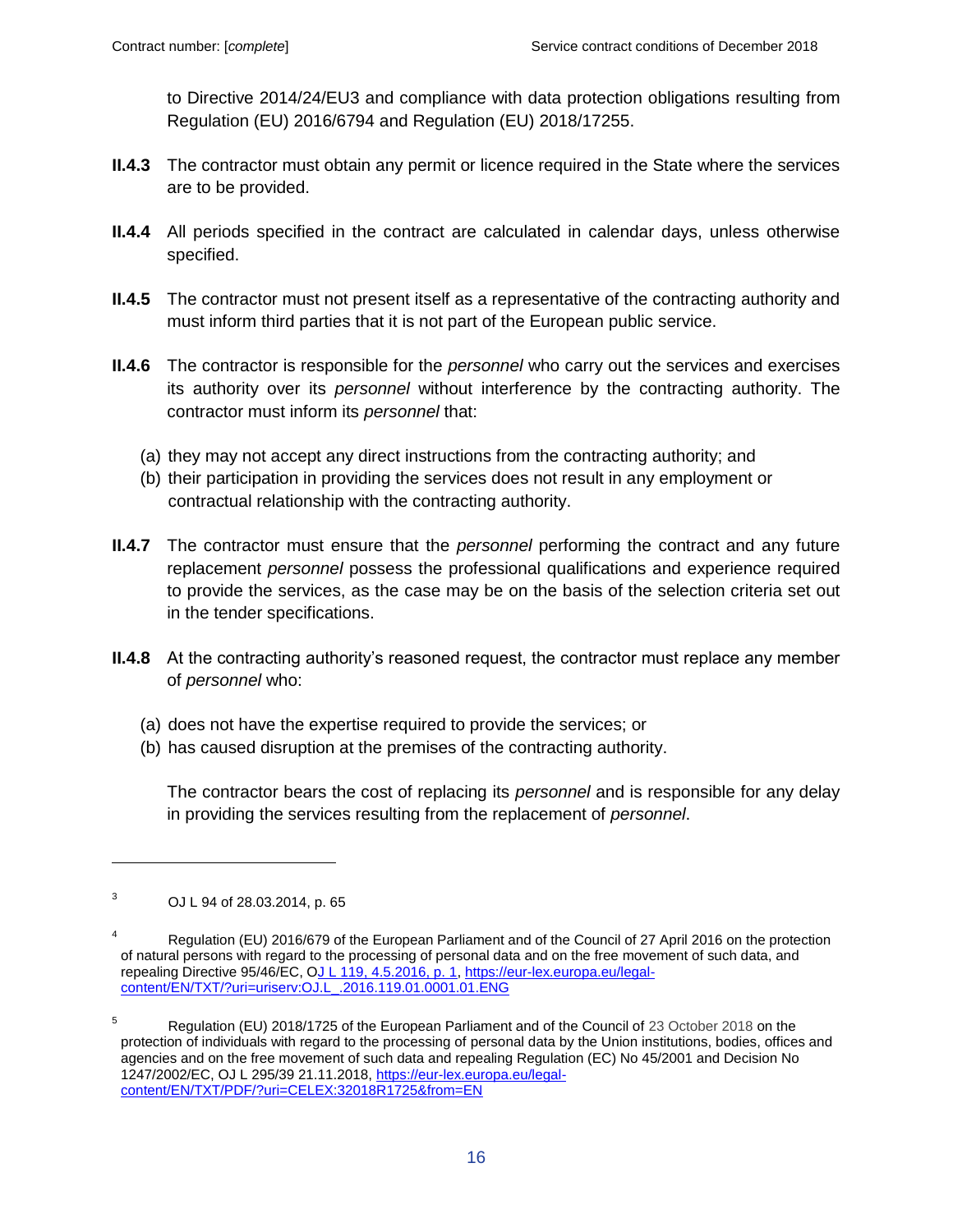- **II.4.9** The contractor must record and report to the contracting authority any problem that affects its ability to provide the services. The report must describe the problem, state when it started and what action the contractor is taking to resolve it.
- **II.4.10** The contractor must immediately inform the Contracting authority of any changes in the exclusion situations as declared, according to Article 137 (1) of Regulation (EU) 2018/1046.

#### **II.5. COMMUNICATION BETWEEN THE PARTIES**

#### <span id="page-16-0"></span>**II.5.1 Form and means of communication**

Any communication of information, notices or documents under the contract must:

- (a) be made in writing in paper or electronic format in the language of the contract;
- (b) bear the contract number;
- (c) be made using the relevant communication details set out in Article I.8; and
- (d) be sent by mail, email or, for the documents specified in the special conditions, via *e-PRIOR*.

If a party requests written confirmation of an e-mail within a reasonable time, the other party must provide an original signed paper version of the communication as soon as possible.

The parties agree that any communication made by email has full legal effect and is admissible as evidence in judicial proceedings.

#### **II.5.2 Date of communications by mail and email**

Any communication is deemed to have been made when the receiving party receives it, unless this contract refers to the date when the communication was sent.

E-mail is deemed to have been received by the receiving party on the day of dispatch of that email, provided that it is sent to the e-mail address indicated in Article I.8. The sending party must be able to prove the date of dispatch. In the event that the sending party receives a non-delivery report, it must make every effort to ensure that the other party actually receives the communication by email or mail. In such a case, the sending party is not held in breach of its obligation to send such communication within a specified deadline.

Mail sent to the contracting authority is deemed to have been received by the contracting authority on the date on which the department responsible referred to in Article I.8 registers it.

*Formal notifications* are considered to have been received by the receiving party on the date of receipt indicated in the proof received by the sending party that the message was delivered to the specified recipient.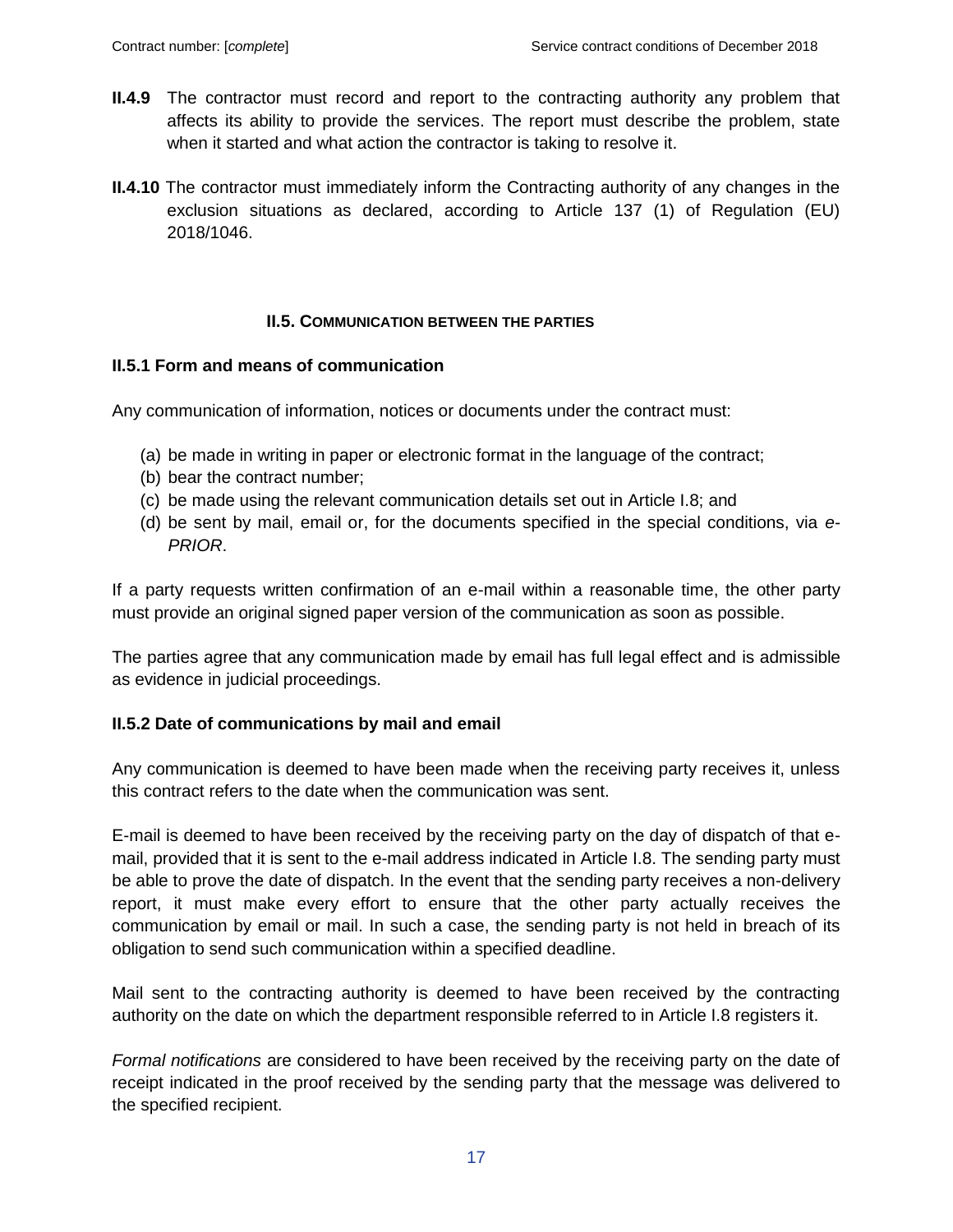## **II.5.3 Submission of e-documents via e-PRIOR**

If provided for in the special conditions, the exchange of electronic documents (e-documents) such as invoices between the parties is automated through the use of the *e-PRIOR* platform. This platform provides two possibilities for such exchanges: either through web services (machine-to-machine connection) or through a web application (the *supplier portal*).

The contracting authority takes the necessary measures to implement and maintain electronic systems that enable the *supplier portal* to be used effectively.

In the case of machine-to-machine connection, a direct connection is established between the parties' *back offices*. In this case, the parties take the measures necessary on their side to implement and maintain electronic systems that enable the machine-to-machine connection to be used effectively. The electronic systems are specified in the *interface control document*. The contractor (or leader in the case of a joint tender) must take the necessary technical measures to set up a machine-to-machine connection and at its own cost.

If communication via the *supplier portal* or via the web services (machine-to-machine connection) is hindered by factors beyond the control of one party, it must *notify* the other immediately and the parties must take the necessary measures to restore this communication.

If it is impossible to restore the communication within two working days, one party must *notify* the other that alternative means of communication specified in Article II.5.1 will be used until the *supplier portal* or the machine-to-machine connection is restored.

When a change in the *interface control document* requires adaptations, the contractor (or leader in the case of a joint tender) has up to six months from receipt of the *notification* to implement this change. This period can be shortened by mutual agreement of the parties. This period does not apply to urgent measures required by the security policy of the contracting authority to ensure integrity, confidentiality and non-repudiation of information and the availability of *e-PRIOR*, which must be applied immediately.

#### **II.5.4 Validity and date of e-documents**

The parties agree that any e-document, including related attachments exchanged via *e-PRIOR*:

- (a) is considered as equivalent to a paper document;
- (b) is deemed to be the original of the document;
- (c) is legally binding on the parties once an *e-PRIOR* authorised person has performed the 'sign' action in *e-PRIOR* and has full legal effect; and
- (d) constitutes evidence of the information contained in it and is admissible as evidence in judicial proceedings.

The parties expressly waive any rights to contest the validity of such a document solely on the grounds that communications between the parties occurred through *e-PRIOR* or that the document has been signed through *e-PRIOR*. If a direct connection is established between the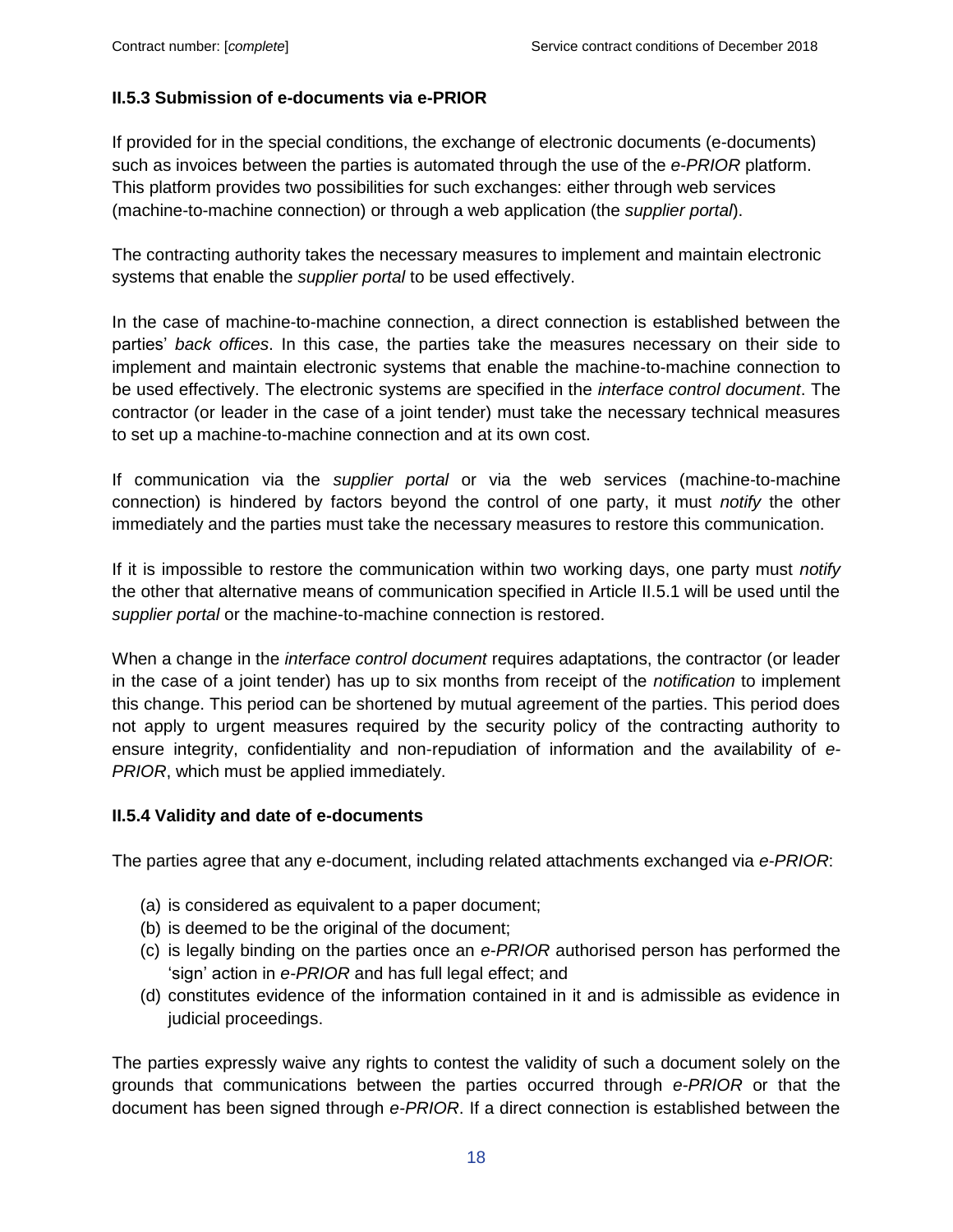parties' *back offices* to allow electronic transfer of documents, the parties agree that an edocument, sent as mentioned in the *interface control document*, qualifies as an *EDI message*.

If the e-document is dispatched through the *supplier portal*, it is deemed to have been legally issued or sent when the contractor (or leader in the case of a joint tender) is able to successfully submit the e-document without any error messages. The generated PDF and XML document for the e-document are considered as a proof of receipt by the contracting authority.

In the event that an e-document is dispatched using a direct connection established between the parties' *back offices*, the e-document is deemed to have been legally issued or sent when its status is 'received' as defined in the *interface control document*.

When using the *supplier portal*, the contractor (or leader in the case of a joint tender) can download the PDF or XML message for each e-document for one year after submission. After this period, copies of the e-documents are no longer available for automatic download from the *supplier portal*.

## **II.5.5 Authorised persons in e-PRIOR**

The contractor submits a request for each person who needs to be assigned the role of 'user' in *e-PRIOR*. These persons are identified by means of the European Communication Authentication Service (ECAS) and authorised to access and perform actions in *e-PRIOR* within the permissions of the user roles that the contracting authority has assigned to them.

User roles enabling these *e-PRIOR* authorised persons to sign legally binding documents such as specific tenders or specific contracts are granted only upon submission of supporting documents proving that the authorised person is empowered to act as a legal representative of the contractor.

#### **II.6. LIABILITY**

- <span id="page-18-0"></span>**II.6.1** The contracting authority is not liable for any damage or loss caused by the contractor, including any damage or loss to third parties during or as a consequence of *performance of the contract*.
- **II.6.2** If required by the relevant applicable legislation, the contractor must take out an insurance policy against risks and damage or loss relating to the *performance of the contract*. It must also take out supplementary insurance as reasonably required by standard practice in the industry. Upon request, the contractor must provide evidence of insurance coverage to the contracting authority.
- **II.6.3** The contractor is liable for any loss or damage caused to the contracting authority during or as a consequence of *performance of the contract*, including in the event of subcontracting, but only up to an amount not exceeding three times the total amount of the contract. However, if the damage or loss is caused by the gross negligence or wilful misconduct of the contractor or of its *personnel* or subcontractors, as well as in the case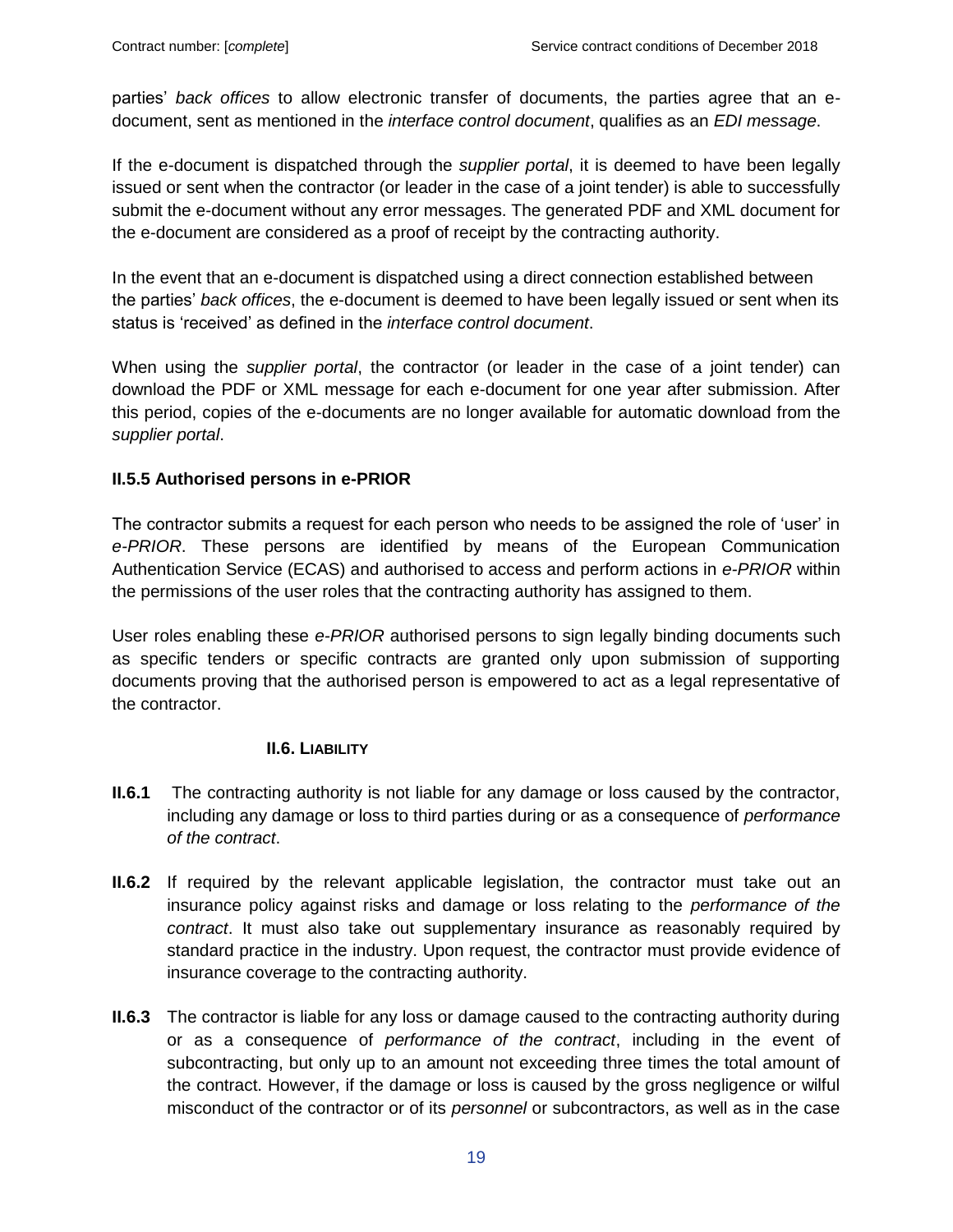of an action brought against the contracting authority by a third party for breach of its intellectual property rights, the contractor is liable for the whole amount of the damage or loss.

**II.6.4** If a third party brings any action against the contracting authority in connection with the *performance of the contract*, including any action for alleged breach of intellectual property rights, the contractor must assist the contracting authority in the legal proceedings, including by intervening in support of the contracting authority upon request.

If the contracting authority's liability towards the third party is established and that such liability is caused by the contractor during or as a consequence of the *performance of the contract*, Article II.6.3 applies.

- **II.6.5** If the contractor is composed of two or more economic operators (i.e. who submitted a joint tender), they are all jointly and severally liable to the contracting authority for the performance of the contract.
- **II.6.6** The contracting authority is not liable for any loss or damage caused to the contractor during or as a consequence of *performance of the contract*, unless the loss or damage was caused by wilful misconduct or gross negligence of the contracting authority.

## **II.7. CONFLICT OF INTEREST AND PROFESSIONAL CONFLICTING INTERESTS**

- <span id="page-19-0"></span>**II.7.1** The contractor must take all the necessary measures to prevent any situation of *conflict of interest* or *professional conflicting interest.*
- **II.7.2** The contractor must *notify* the contracting authority in writing as soon as possible of any situation that could constitute a *conflict of interest* or a *professional conflicting interest* during the *performance of the contract*. The contractor must immediately take action to rectify the situation.

The contracting authority may do any of the following:

- (a) verify that the contractor's action is appropriate;
- (b) require the contractor to take further action within a specified deadline;
- **II.7.3** The contractor must pass on all the relevant obligations in writing to:
	- (a) its *personnel*;
	- (b) any natural person with the power to represent it or take decisions on its behalf;
	- (c) third parties involved in the *performance of the contract*, including subcontractors.

The contractor must also ensure that the persons referred to above are not placed in a situation which could give rise to conflicts of interest.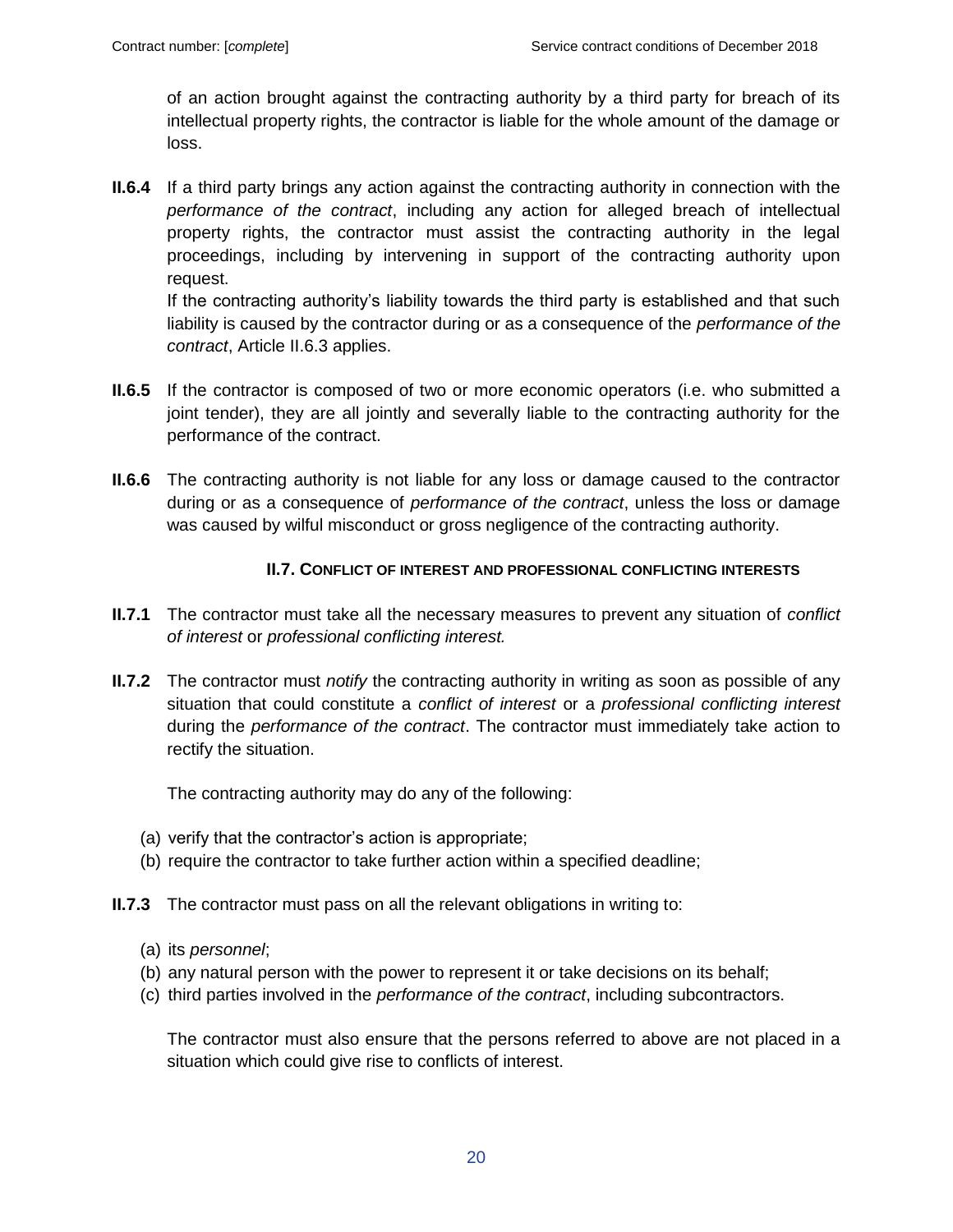#### **II.8. CONFIDENTIALITY**

- <span id="page-20-0"></span>**II.8.1** The contracting authority and the contractor must treat with confidentiality any information or documents, in any format, disclosed in writing or orally relating to the *performance of the contract* and identified in writing as confidential.
- **II.8.2** Each party must:
- (a) not use *confidential information or documents* for any purpose other than to perform its obligations under the contract without the prior written agreement of the other party;
- (b) ensure the protection of such *confidential information or documents* with the same level of protection as its own *confidential information* and in any case with due diligence;
- (c) not disclose, directly or indirectly, *confidential information or documents* to third parties without the prior written agreement of the other party.
- **II.8.3** The confidentiality obligations set out in this Article are binding on the contracting authority and the contractor during the *performance of the contract* and for as long as the information or documents remain confidential unless:
- (a) the disclosing party agrees to release the receiving party from the confidentiality obligation earlier;
- (b) the *confidential information or documents* become public through other means than a breach of the confidentiality obligation;
- (c) the applicable law requires the disclosure of the *confidential information or documents*.
- **II.8.4** The contractor must obtain from any natural person with the power to represent it or take decisions on its behalf, as well as from third parties involved in the *performance of the contract*, a commitment that they will comply with this Article. At the request of the contracting authority, the contractor must provide a document providing evidence of this commitment.

#### **II.9. PROCESSING OF PERSONAL DATA**

#### <span id="page-20-1"></span>**II.9.1 Processing of personal data by the contracting authority**

Any personal data included in or relating to the contract, including its implementation, shall be processed in accordance with Regulation (EU) No 2018/1725. Such data shall be processed solely for the purposes of the implementation, management and monitoring of the contract by the data controller.

The contractor or any other person whose personal data is processed by the data controller in relation to this contract has specific rights as a data subject under Chapter III (Articles 14-25) of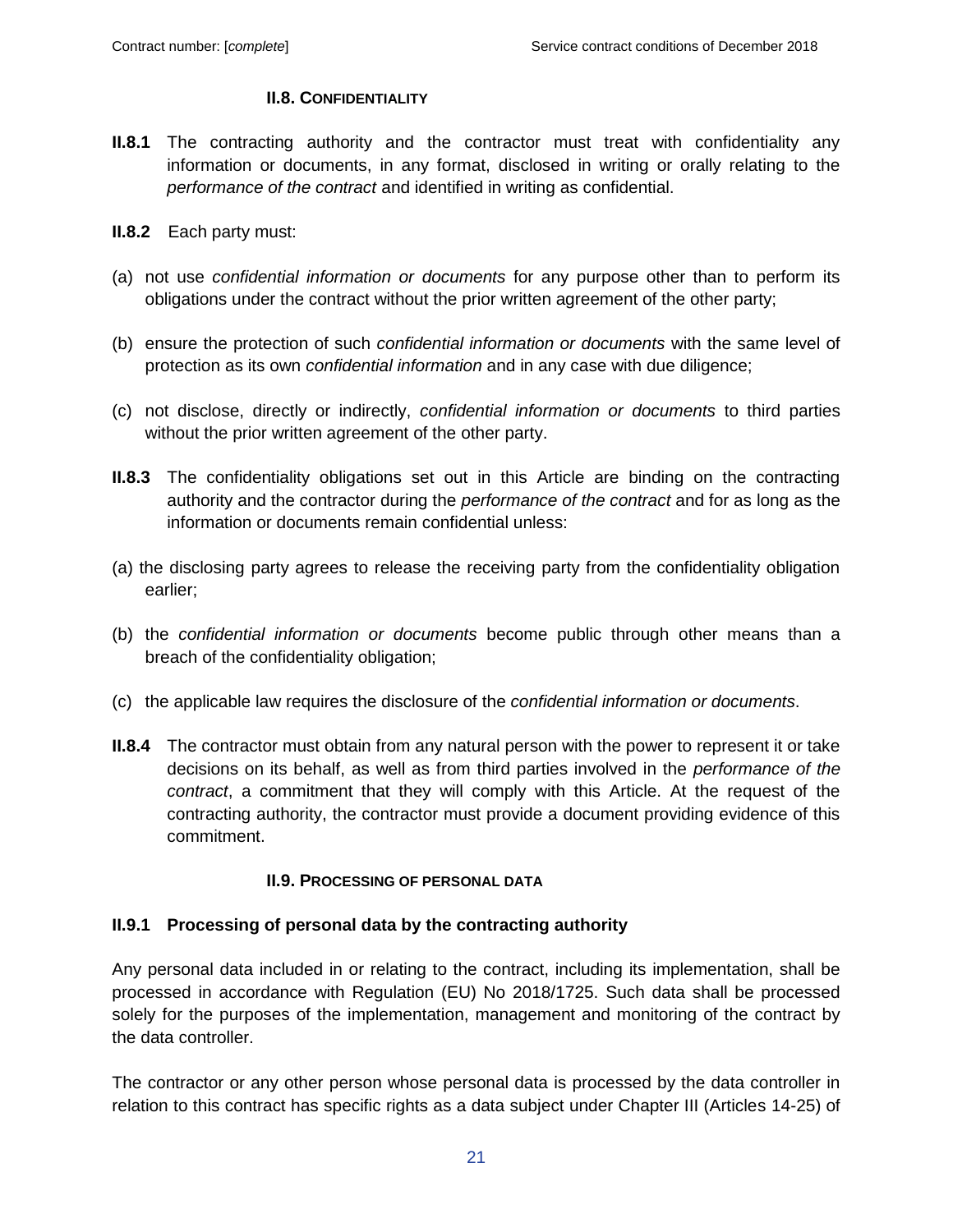Regulation (EU) No 2018/1725, in particular the right to access, rectify or erase their personal data and the right to restrict or, where applicable, the right to object to processing or the right to data portability.

Should the contractor or any other person whose personal data is processed in relation to this contract have any queries concerning the processing of its personal data, it shall address itself to the data controller. They may also address themselves to the Data Protection Officer of the data controller. They have the right to lodge a complaint at any time to the European Data Protection Supervisor.

Details concerning the processing of personal data are available in the data protection notice referred to in Article I.9.

# **II.9.2 Processing of personal data by the contractor**

The processing of personal data by the contractor shall meet the requirements of Regulation (EU) No 2018/1725 and be processed solely for the purposes set out by the controller.

The contractor shall assist the controller for the fulfilment of the controller's obligation to respond to requests for exercising rights of person whose personal data is processed in relation to this contract as laid down in Chapter III (Articles 14-25) of Regulation (EU) No 2018/1725. The contractor shall inform without delay the controller about such requests.

The contractor may act only on documented written instructions and under the supervision of the controller, in particular with regard to the purposes of the processing, the categories of data that may be processed, the recipients of the data and the means by which the data subject may exercise its rights.

The contractor shall grant personnel access to the data to the extent strictly necessary for the implementation, management and monitoring of the contract. The contractor must ensure that personnel authorised to process personal data has committed itself to confidentiality or is under appropriate statutory obligation of confidentiality in accordance with the provisions of Article II.8.

The contractor shall adopt appropriate technical and organisational security measures, giving due regard to the risks inherent in the processing and to the nature, scope, context and purposes of processing, in order to ensure, in particular, as appropriate:

- (a) the pseudonymisation and encryption of personal data;
- (b) the ability to ensure the ongoing confidentiality, integrity, availability and resilience of processing systems and services;
- (c) the ability to restore the availability and access to personal data in a timely manner in the event of a physical or technical incident;
- (d) a process for regularly testing, assessing and evaluating the effectiveness of technical and organisational measures for ensuring the security of the processing;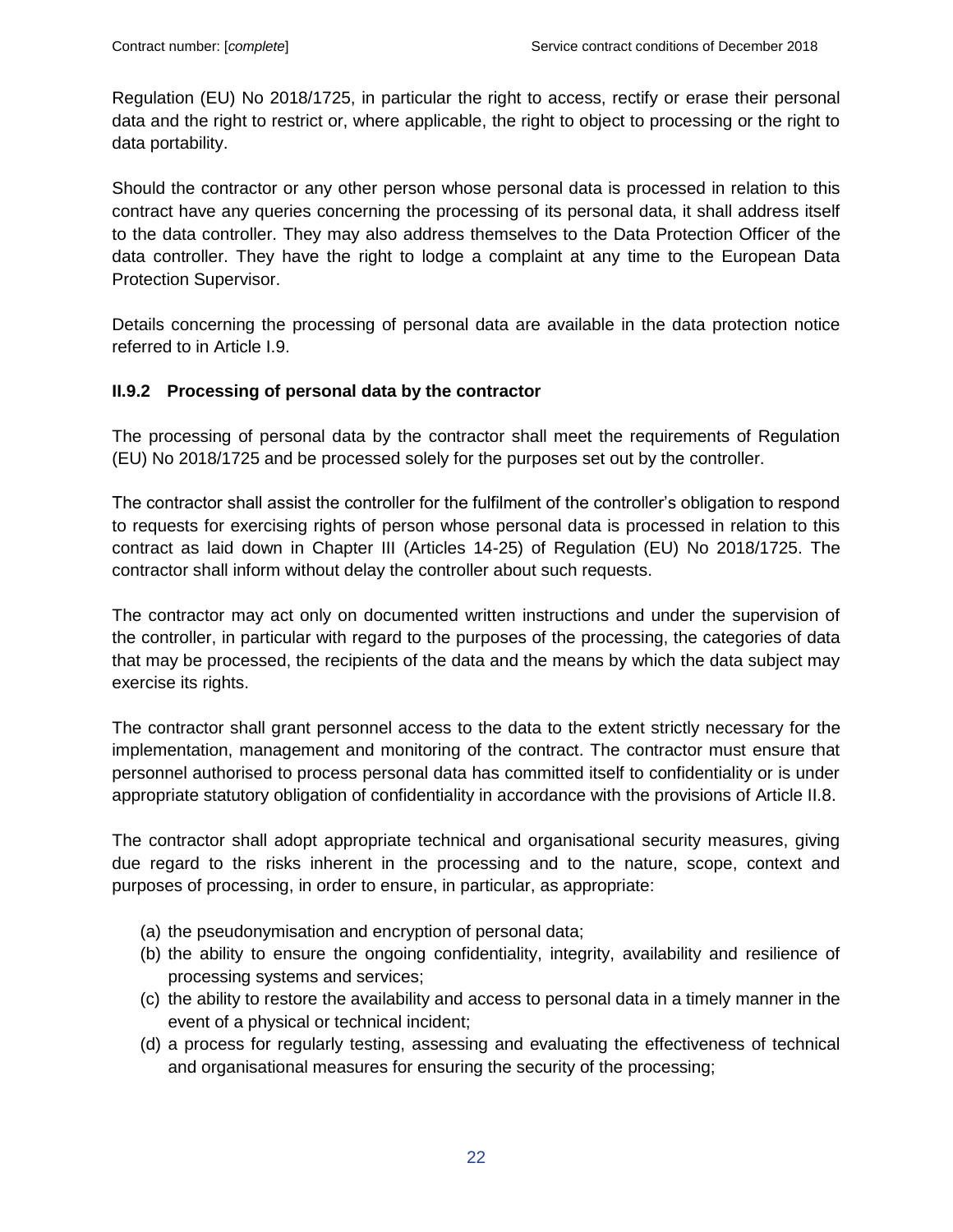(e) measures to protect personal data from accidental or unlawful destruction, loss, alteration, unauthorised disclosure of or access to personal data transmitted, stored or otherwise processed.

The contractor shall notify relevant personal data breaches to the controller without undue delay and at the latest within 48 hours after the contractor becomes aware of the breach. In such cases, the contractor shall provide the controller with at least the following information:

- (a) nature of the personal data breach including where possible, the categories and approximate number of data subjects concerned and the categories and approximate number of personal data records concerned;
- (b) likely consequences of the breach;
- (c) measures taken or proposed to be taken to address the breach, including, where appropriate, measures to mitigate its possible adverse effects.

The contractor shall immediately inform the data controller if, in its opinion, an instruction infringes Regulation (EU) 2018/1725, Regulation (EU) 2016/679, or other Union or Member State data protection provisions as referred to in the tender specifications.

The contractor shall assist the controller for the fulfilment of its obligations pursuant to Article 33 to 41 under Regulation (EU) 2018/1725 to:

- (a) ensure compliance with its data protection obligations regarding the security of the processing, and the confidentiality of electronic communications and directories of users;
- (b) notify a personal data breach to the European Data Protection Supervisor;
- (c) communicate a personal data breach without undue delay to the data subject, where applicable;
- (d) carry out data protection impact assessments and prior consultations as necessary.

The contractor shall maintain a record of all data processing operations carried on behalf of the controller, transfers of personal data, security breaches, responses to requests for exercising rights of people whose personal data is processed and requests for access to personal data by third parties.

The contracting authority is subject to Protocol 7 of the Treaty on the Functioning of the European Union on the privileges and immunities of the European Union, particularly as regards the inviolability of archives (including the physical location of data and services as set out in Article I.9.2) and data security, which includes personal data held on behalf of the contracting authority in the premises of the contractor or subcontractor.

The contractor shall notify the contracting authority without delay of any legally binding request for disclosure of the personal data processed on behalf of the contracting authority made by any national public authority, including an authority from a third country. The contractor may not give such access without the prior written authorisation of the contracting authority.

The duration of processing of personal data by the contractor will not exceed the period referred to in Article II.24.2. Upon expiry of this period, the contractor shall, at the choice of the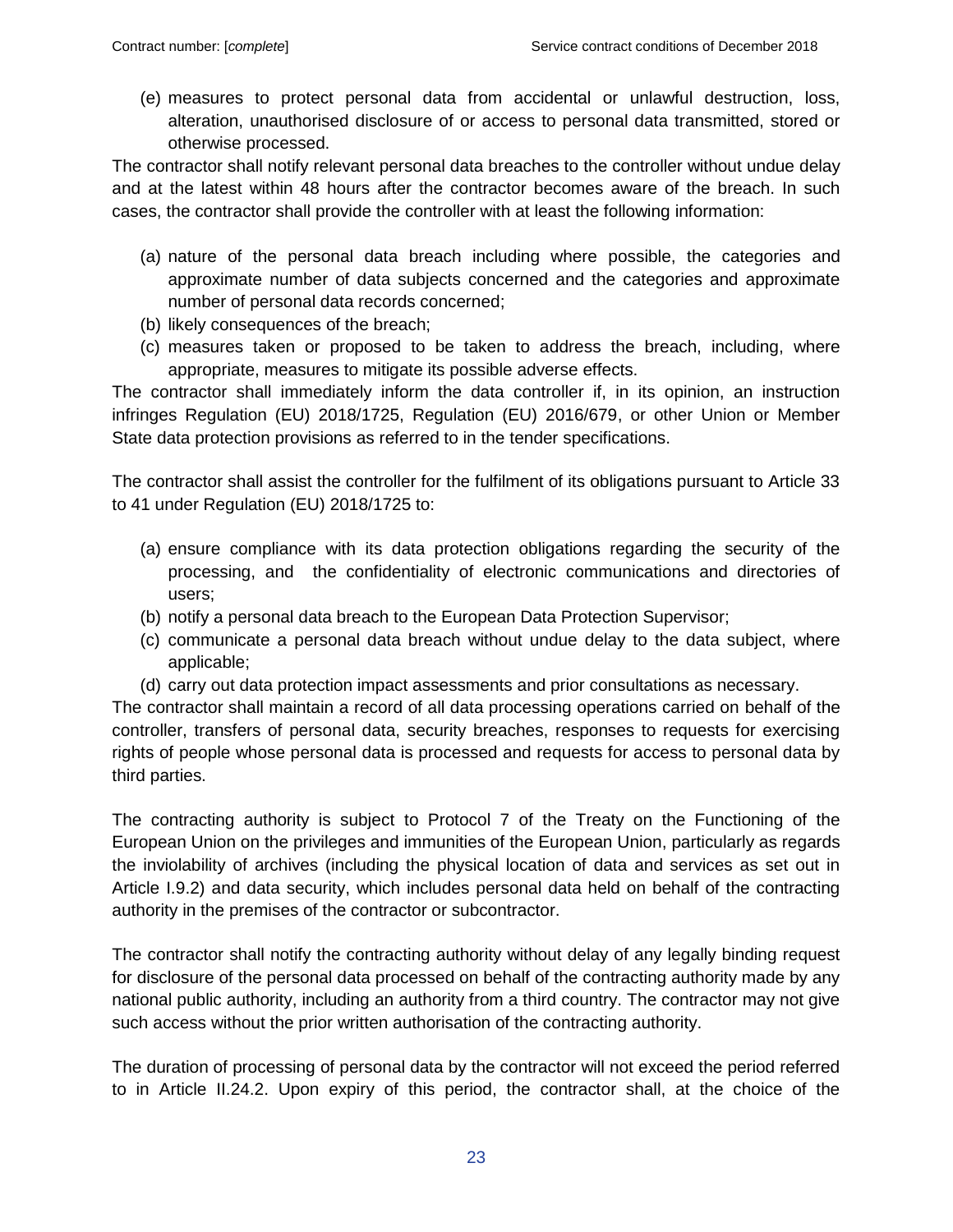controller, return, without any undue delay in a commonly agreed format, all personal data processed on behalf of the controller and the copies thereof or shall effectively delete all personal data unless Union or national law requires a longer storage of personal data.

For the purpose of Article II.10, if part or all of the processing of personal data is subcontracted to a third party, the contractor shall pass on the obligations referred to in Articles I.9.2 and II.9.2 in writing to those parties, including subcontractors. At the request of the contracting authority, the contractor shall provide a document providing evidence of this commitment.

## <span id="page-23-0"></span>**II.10. SUBCONTRACTING**

- **II.10.1** The contractor must not subcontract and have the contract performed by third parties beyond the third parties already mentioned in its tender without prior written authorisation from the contracting authority.
- **II.10.2** Even if the contracting authority authorises subcontracting, the contractor remains bound by its contractual obligations and is solely responsible for the *performance of this contract*.
- **II.10.3** The contractor must ensure that the subcontract does not affect the rights of the contracting authority under this contract, particularly those under Articles II.8, II.13 and II.24.
- **II.10.4** The contracting authority may request the contractor to replace a subcontractor found to be in a situation provided for in points (d) and (e) of Article II.18.1.

#### **II.11. AMENDMENTS**

- <span id="page-23-1"></span>**II.11.1** Any amendment to the contract must be made in writing before all contractual obligations have been fulfilled.
- **II.11.2** Any amendment must not make changes to the contract that might alter the initial conditions of the procurement procedure or result in unequal treatment of tenderers.

#### **II.12. ASSIGNMENT**

- <span id="page-23-2"></span>**II.12.1** The contractor must not assign the rights and obligations arising from the contract, including claims for payments or factoring, without prior written authorisation from the contracting authority. In such cases, the contractor must provide the contracting authority with the identity of the intended assignee.
- **II.12.2** Any right or obligation assigned by the contractor without authorisation is not enforceable against the contracting authority.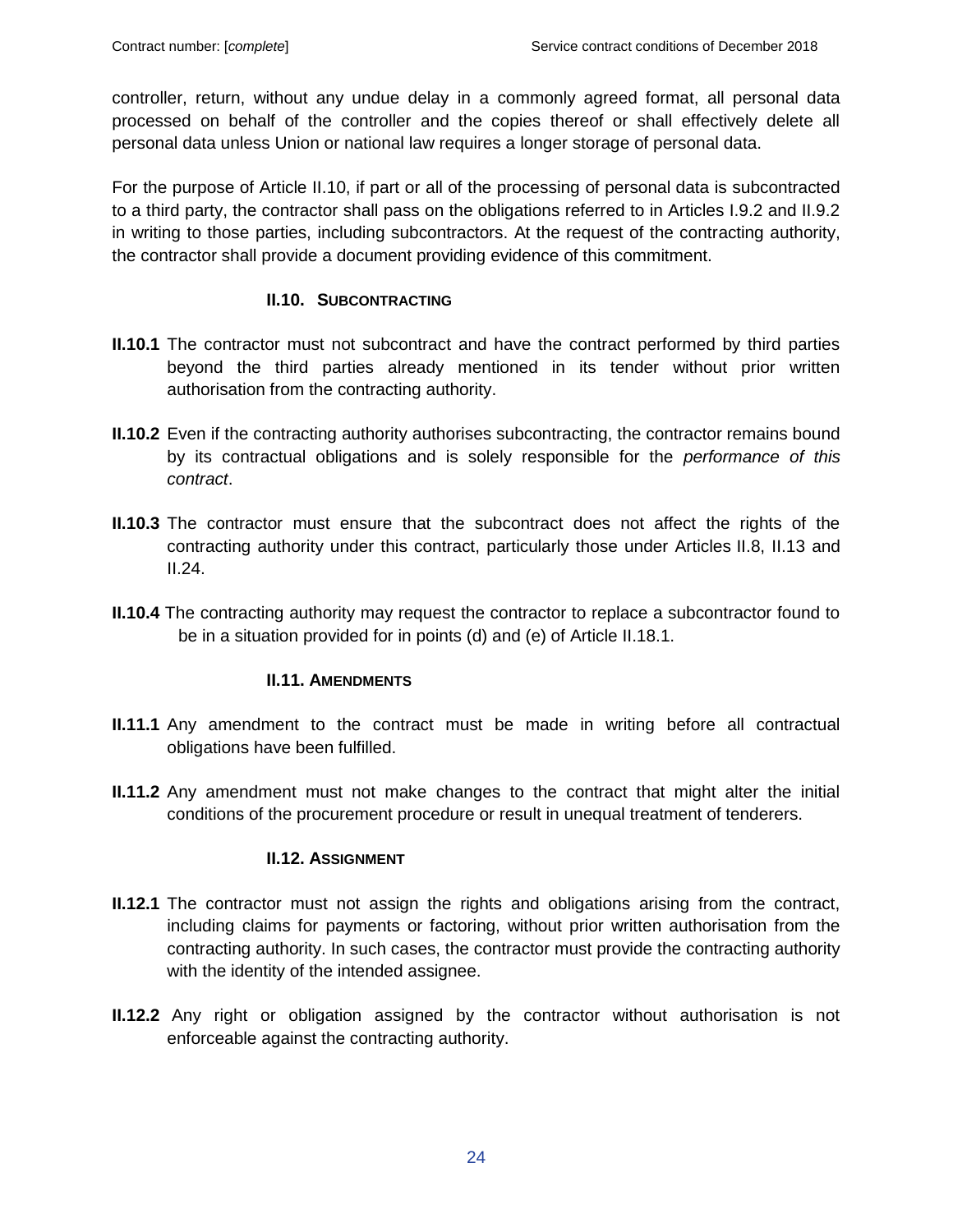#### **II.13. INTELLECTUAL PROPERTY RIGHTS**

#### **II.13.1. Ownership of the rights in the results**

<span id="page-24-0"></span>The contracting authority acquires irrevocably worldwide ownership of the *results* and of all intellectual property rights on the newly created materials produced specifically for the contracting authority under the contract and incorporated in the *results*, without prejudice however to the rules applying to *pre-existing rights* on *pre-existing materials*, as per Article II.13.2.

The intellectual property rights so acquired include any rights, such as copyright and other intellectual or industrial property rights, to any of the *results* and in all technological solutions and information created or produced by the contractor or by its subcontractor in *in performance of the contract*. The contracting authority may exploit and use the acquired rights as stipulated in this contract. The contracting authority acquires all the rights as from the moment the contractor has created the *results*.

The payment of the price includes any fees payable to the contractor about the acquisition of ownership of rights by the contracting authority including for all modes of exploitation and of use of the *results*.

#### **II.13.2. Licensing rights on pre-existing materials**

Unless provided otherwise in the special conditions, the contracting authority does not acquire ownership of *pre-existing rights* under this contract.

The contractor licenses the *pre-existing rights* on a royalty-free, non-exclusive and irrevocable basis to the contracting authority, which may use the *pre-existing materials* for all the modes of exploitation set out in this contract or in specific contracts. Unless otherwise agreed, the licence is non-transferable and cannot be sub-licensed, except as provided hereafter:

(a) the *pre-existing rights* can be sub-licensed by the contracting authority to persons and entities working for it or cooperating with it, including contractors and subcontractors, whether legal or natural persons, but only for the purpose of their mission for the contracting authority;

(b) if the *result* is a "document" such as a report or a study, and it is meant to be published, the existence of *pre-existing materials* in the *result* may not prevent the publication of the document, its translation or its "reuse", it being understood however that the "reuse" may only be made of the *result* as a whole and not of the *pre-existing materials* taken separately from the *result*; for the sake of this provision, "reuse" and "document" have the meaning given by the Commission Decision of 12 December 2011 on the reuse of Commission documents (2011/833/EU).

All *pre-existing rights* are licensed to the contracting authority from the moment the *results* are delivered and approved by the contracting authority.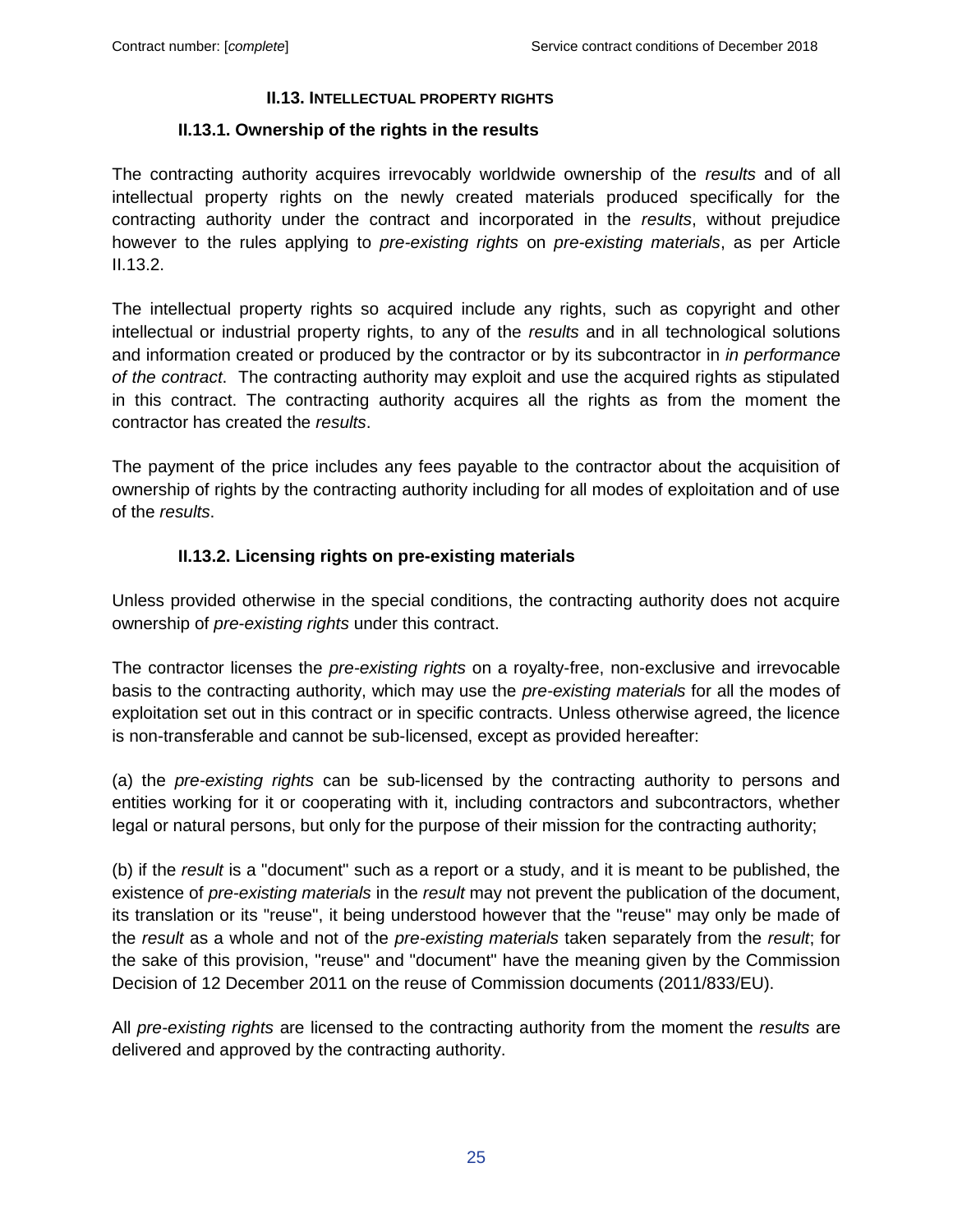The licensing of *pre-existing rights* to the contracting authority under this contract covers all territories worldwide and is valid for the duration of intellectual property rights protection.

The payment of the price as set out in the specific contracts is deemed to also include any fees payable to the contractor in relation to the licensing of *pre-existing rights* to the contracting authority, including for all forms of exploitation and of use of the *results*.

Where *implementation of the contract* requires that the contractor uses *pre-existing materials* belonging to the contracting authority, the contracting authority may request that the contractor signs an adequate licence agreement. Such use by the contractor will not entail any transfer of rights to the contractor and is limited to the needs of this contract.

# **II.13.3. Exclusive rights**

The contracting authority acquires the following exclusive rights:

- (a) reproduction: the right to authorise or prohibit direct or indirect, temporary or permanent reproduction of the *results* by any means (mechanical, digital or other) and in any form, in whole or in part;
- (b) communication to the public: the exclusive right to authorise or prohibit any display, performance or communication to the public, by wire or wireless means, including the making available to the public of the *results* in such a way that members of the public may access them from a place and at a time individually chosen by them; this also includes the communication on Internet and broadcasting by cable or by satellite;
- (c) distribution: the exclusive right to authorise or prohibit any form of distribution of *results* or copies of the *results* to the public, by sale or otherwise;
- (d) rental: the exclusive right to authorise or prohibit rental or lending of the *results* or of copies of the *results*;
- (e) adaptation: the exclusive right to authorise or prohibit any modification of the *results*;
- (f) translation: the exclusive right to authorise or prohibit any translation, adaptation, arrangement, creation of derivative works based on the *results*, and any other alteration of the *results*, subject to the respect of moral rights of authors, where applicable;
- (g) where the *results* are or include a database: the exclusive right to authorise or prohibit the extraction of all or a substantial part of the contents of the database to another medium by any means or in any form; and the exclusive right to authorise or prohibit the re-utilization of all or a substantial part of the contents of the database by the distribution of copies, by renting, by on-line or other forms of transmission;
- (h) where the *results* are or include a patentable subject-matter: the right to register them as a patent and to further exploit such patent to the fullest extent;
- (i) where the *results* are or include logos or subject-matter which could be registered as a trademark: the right to register such logo or subject-matter as a trademark and to further exploit and use it;
- (j) where the *results* are or include know-how: the right to use such know-how as is necessary to make use of the *results* to the full extent provided for by this contract, and the right to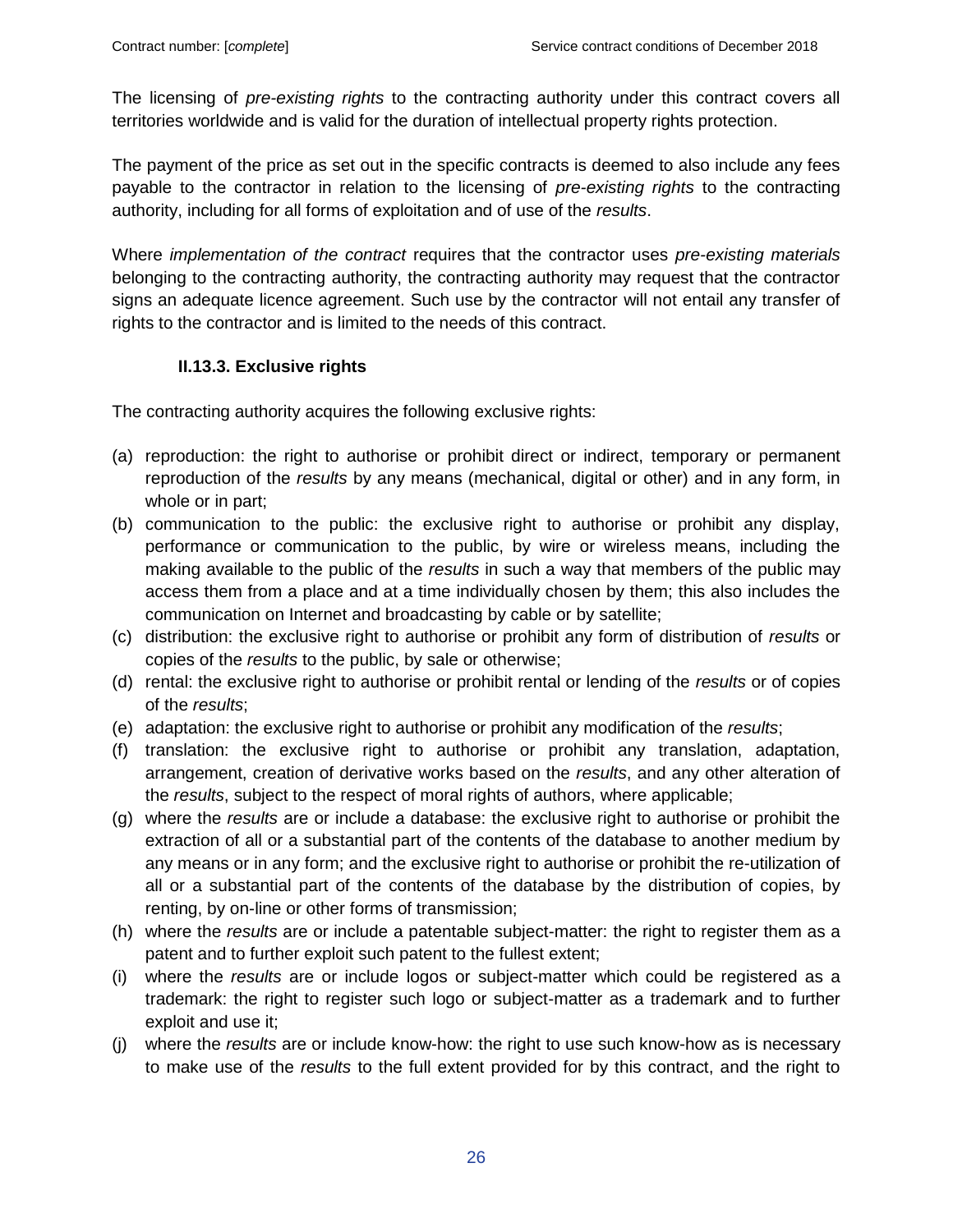make it available to contractors or subcontractors acting on behalf of the contracting authority, subject to their signing of adequate confidentiality undertakings where necessary;

- (k) where the *results* are documents:
	- (i) the right to authorise the reuse of the documents in conformity with the Commission Decision of 12 December 2011 on the reuse of Commission documents (2011/833/EU), to the extent it is applicable and the documents fall within its scope and are not excluded by any of its provisions; for the sake of this provision, "reuse" and "document" have the meaning given to them by this Decision;
	- (ii) the right to store and archive the *results* in line with the document management rules applicable to the contracting authority, including digitisation or converting the format for preservation or new use purposes;
- (l) where the *results* are or incorporate software, including source code, object code and, where relevant, documentation, preparatory materials and manuals, in addition to the other rights mentioned in this Article:
	- (i) end-user rights, for all uses by the contracting authority or by subcontractors which result from this contract and from the intention of the parties;
	- (ii) the rights to receive both the source code and the object code;
- (m) the right to license to third parties any of the exclusive rights or of the modes of exploitation set out in this contract; however, for *pre-existing materials* which are only licensed to the contracting authority, the right to sub-license does not apply, except in the two cases foreseen by Article II.13.2.;
- (n) to the extent that the contractor may invoke moral rights, the right for the contracting authority, except where otherwise provided in this contract, to publish the *results* with or without mentioning the *creator*(s)' name(s), and the right to decide when and whether the *results* may be disclosed and published.

The contractor warrants that the exclusive rights and the modes of exploitation may be exercised by the contracting authority on all parts of the *results*, be it via a transfer of ownership of the rights, on those parts which were specifically created by the contractor, or via a licence of the pre-existing rights, on those parts consisting of *pre-existing materials*.

Where *pre-existing materials* are inserted in the *results*, the contracting authority may accept reasonable restrictions impacting on the above list, provided that the said materials are easily identifiable and separable from the rest, that they do not correspond to substantial elements of the *results*, and that, should the need arise, satisfactory replacement solutions exist, at no additional costs to the contracting authority. In such case, the contractor will have to clearly inform the contracting authority before making such choice and the contracting authority has the right to refuse it.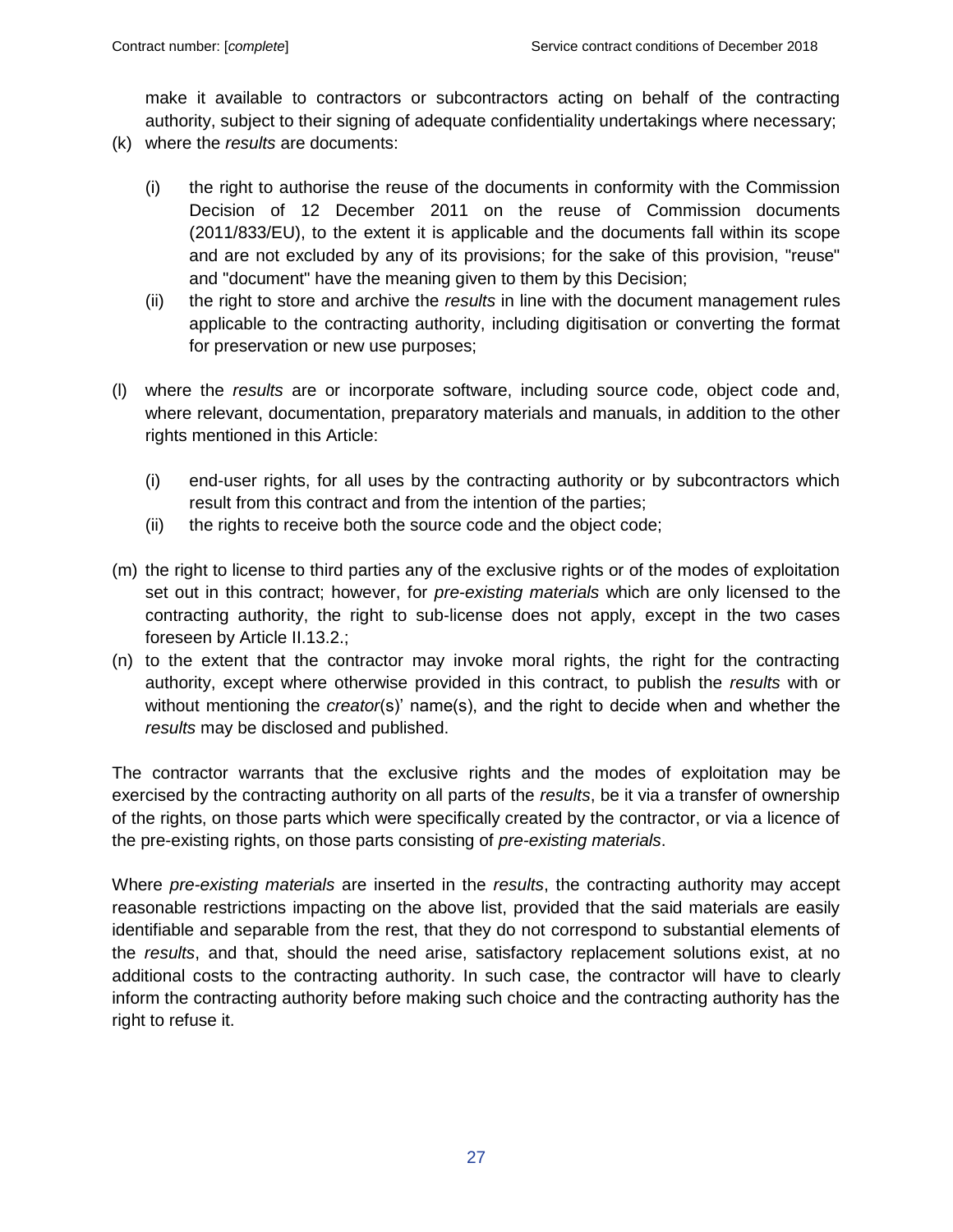### **II.13.4. Identification of pre-existing rights**

When delivering the *results*, the contractor must warrant that, for any use that the contracting authority may envisage within the limits set in this contract, the newly created parts and the *pre-existing material* incorporated in the *results* are free of claims from *creators* or from any third parties and all the necessary *pre-existing rights* have been obtained or licensed.

To that effect, the contractor must establish a list of all *pre-existing rights* to the *results* of this contract or parts thereof, including identification of the rights' owners. If there are no *pre-existing rights* to the *results*, the contractor must provide a declaration to that effect. The contractor must provide this list or declaration to the contracting authority together with the invoice for payment of the balance at the latest.

## **II.13.5. Evidence of granting of pre-existing rights**

Upon request by the contracting authority, the contractor must, in addition to the list mentioned under Article II.13.4., provide evidence that it has the ownership or the right to use all the listed *pre-existing rights*, except for the rights owned or licensed by the contracting authority. The contracting authority may request this evidence even after the end of this contract.

This provision also applies to image rights and sound recordings.

This evidence may refer, for example, to rights to: parts of other documents, images, graphs, sounds, music, tables, data, software, technical inventions, know-how, IT development tools, routines, subroutines or other programs ('background technology'), concepts, designs, installations or pieces of art, data, source or background materials or any other parts of external origin.

This evidence must include, as appropriate:

- (a) the name and version number of a software product;
- (b) the full identification of the work and its author, developer, *creator*, translator, data entry person, graphic designer, publisher, editor, photographer, producer;
- (c) a copy of the licence to use the product or of the agreement granting the relevant rights to the contractor or a reference to this licence;
- (d) a copy of the agreement or extract from the employment contract granting the relevant rights to the contractor where parts of the *results* were created by its *personnel*;
- (e) the text of the disclaimer notice if any.

Provision of evidence does not release the contractor from its responsibilities if it is found that it does not hold the necessary rights, regardless of when and by whom this fact is revealed.

The contractor also warrants that it possesses the relevant rights or powers to execute the transfer and that it has paid or has verified payment of all due fees including fees due to collecting societies, related to the final *results*.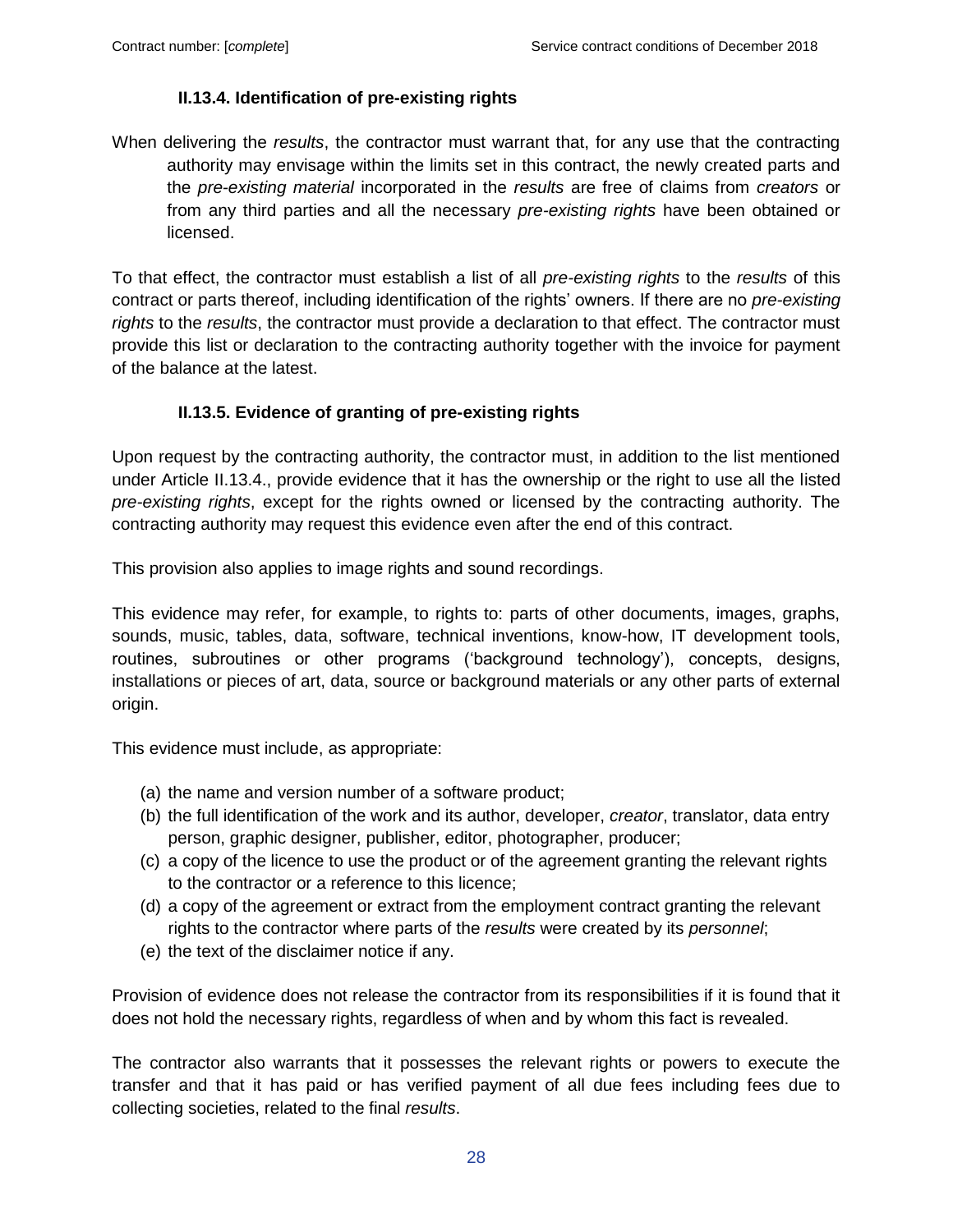# **II.13.6. Quotation of works in the result**

In the *result*, the contractor must clearly point out all quotations of existing works. The complete reference should include as appropriate, the following: name of the author, title of the work, date and place of publication, date of creation, address of publication on the internet, number, volume and other information that allows the origin to be easily identified.

# **II.13.7. Moral rights of creators**

By delivering the results, the contractor warrants that the creators will not object to the following on the basis of their moral rights under copyright:

- (a) that their names be mentioned or not mentioned when the *results* are presented to the public;
- (b) that the *results* be divulged or not after they have been delivered in their final version to the contracting authority;
- (c) that the *results* be adapted, provided that this is done in a manner which is not prejudicial to the *creator*'s honour or reputation.

If moral rights on parts of the *results* protected by copyright may exist, the contractor must obtain the consent of *creators* regarding the granting or waiver of the relevant moral rights in accordance with the applicable legal provisions and be ready to provide documentary evidence upon request.

# **II.13.8. Image rights and sound recordings**

If natural persons appear in a *result* or their voice or any other private element is recorded in a recognisable manner, the contractor must obtain a statement by these persons (or, in the case of minors, by the persons exercising parental authority) giving their permission for the described use of their image, voice or private element and, on request, submit a copy of the permission to the contracting authority. The contractor must take the necessary measures to obtain such consent in accordance with the applicable legal provisions.

# **II.13.9. Copyright notice for pre-existing rights**

When the contractor retains *pre-existing rights* on parts of the *results*, reference must be inserted to that effect when the *result* is used as set out in Article I.10.1, with the following disclaimer: '© — year — BEREC Office. All rights reserved. Certain parts are licensed under conditions to the EU', or with any other equivalent disclaimer as the contracting authority may consider best appropriate, or as the parties may agree on a case-by-case basis. This does not apply where inserting such reference would be impossible, notably for practical reasons.

# **II.13.10. Visibility of funding and disclaimer**

When making use of the *results*, the contractor must declare that they have been produced under a contract with the contracting authority and that the opinions expressed are those of the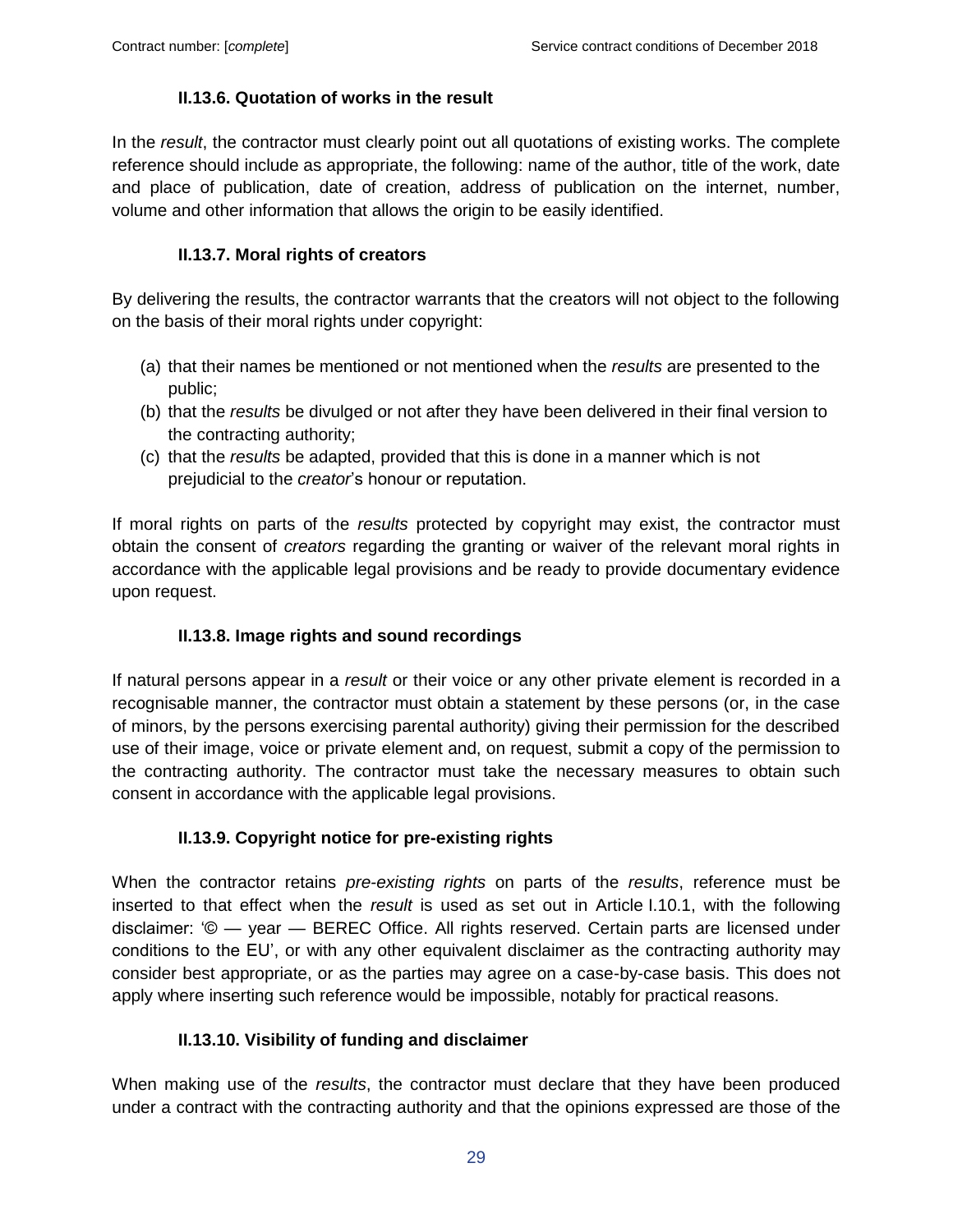contractor only and do not represent the contracting authority's official position. The contracting authority may waive this obligation in writing or provide the text of the disclaimer.

### **II.14. FORCE MAJEURE**

- <span id="page-29-0"></span>**II.14.1** If a party is affected by *force majeure*, it must immediately *notify* the other party, stating the nature of the circumstances, their likely duration and foreseeable effects.
- **II.14.2** A party is not liable for any delay or failure to perform its obligations under the contract if that delay or failure is a *result* of *force majeure*. If the contractor is unable to fulfil its contractual obligations owing to *force majeure*, it has the right to remuneration only for the services actually provided.
- <span id="page-29-1"></span>**II.14.3** The parties must take all necessary measures to limit any damage due to *force majeure.*

## **II.15. LIQUIDATED DAMAGES**

## **II.15.1. Delay in delivery**

If the contractor fails to perform its contractual obligations within the applicable time limits set out in this contract, the contracting authority may claim liquidated damages for each day of delay using the following formula:

0.3 x (*V/d)*

where

*V* is the price of the relevant purchase or deliverable or *result* or, failing that, the price specified in Article I.4.1;

*d* is the duration specified for delivery of the relevant purchase or deliverable or *result* or, failing that, the duration of *performance of the contract* specified in Article I.3.3 expressed in days.

Liquidated damages may be imposed together with a reduction in price under the conditions laid down in Article II.16.

# **II.15.2. Procedure**

The contracting authority must *formally notify* the contractor of its intention to apply liquidated damages and the corresponding calculated amount.

The contractor has 30 days following the date of receipt to submit observations. Failing that, the decision becomes enforceable the day after the time limit for submitting observations has elapsed.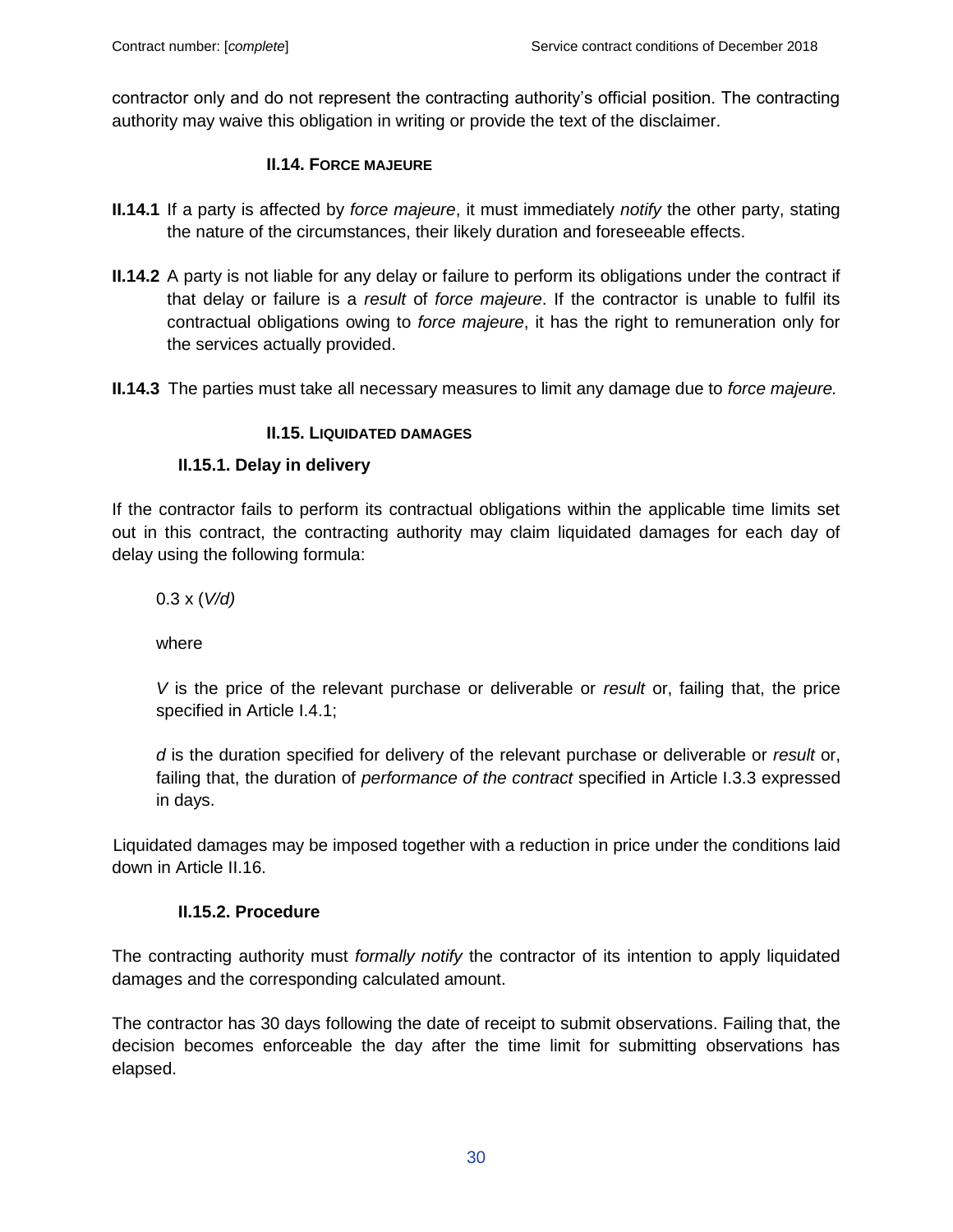If the contractor submits observations, the contracting authority, taking into account the relevant observations, must *notify* the contractor:

(a) of the withdrawal of its intention to apply liquidated damages; or

(b) of its final decision to apply liquidated damages and the corresponding amount.

### **II.15.3. Nature of liquidated damages**

The parties expressly acknowledge and agree that any amount payable under this Article is not a penalty and represents a reasonable estimate of fair compensation for the damage incurred due to failure to provide the services within the applicable time limits set out in this contract.

## **II.15.4. Claims and liability**

<span id="page-30-0"></span>Any claim for liquidated damages does not affect the contractor's actual or potential liability or the contracting authority's rights under Article II.18.

#### **II.16. REDUCTION IN PRICE**

## **II.16.1. Quality standards**

If the contractor fails to provide the service in accordance with the contract ('unperformed obligations') or if it fails to provide the service in accordance with the expected quality levels specified in the tender specifications ('low quality delivery'), the contracting authority may reduce or recover payments proportionally to the seriousness of the unperformed obligations or low quality delivery. This includes in particular cases where the contracting authority cannot approve a *result*, report or deliverable as defined in Article I.5 after the contractor has submitted the required additional information, correction or new version.

A reduction in price may be imposed together with liquidated damages under the conditions of Article II.15.

#### **II.16.2. Procedure**

The contracting authority must *formally notify* the contractor of its intention to reduce payment and the corresponding calculated amount.

The contractor has 30 days following the date of receipt to submit observations. Failing that, the decision becomes enforceable the day after the time limit for submitting observations has elapsed.

If the contractor submits observations, the contracting authority, taking into account the relevant observations, must *notify* the contractor:

(a) of the withdrawal of its intention to reduce payment; or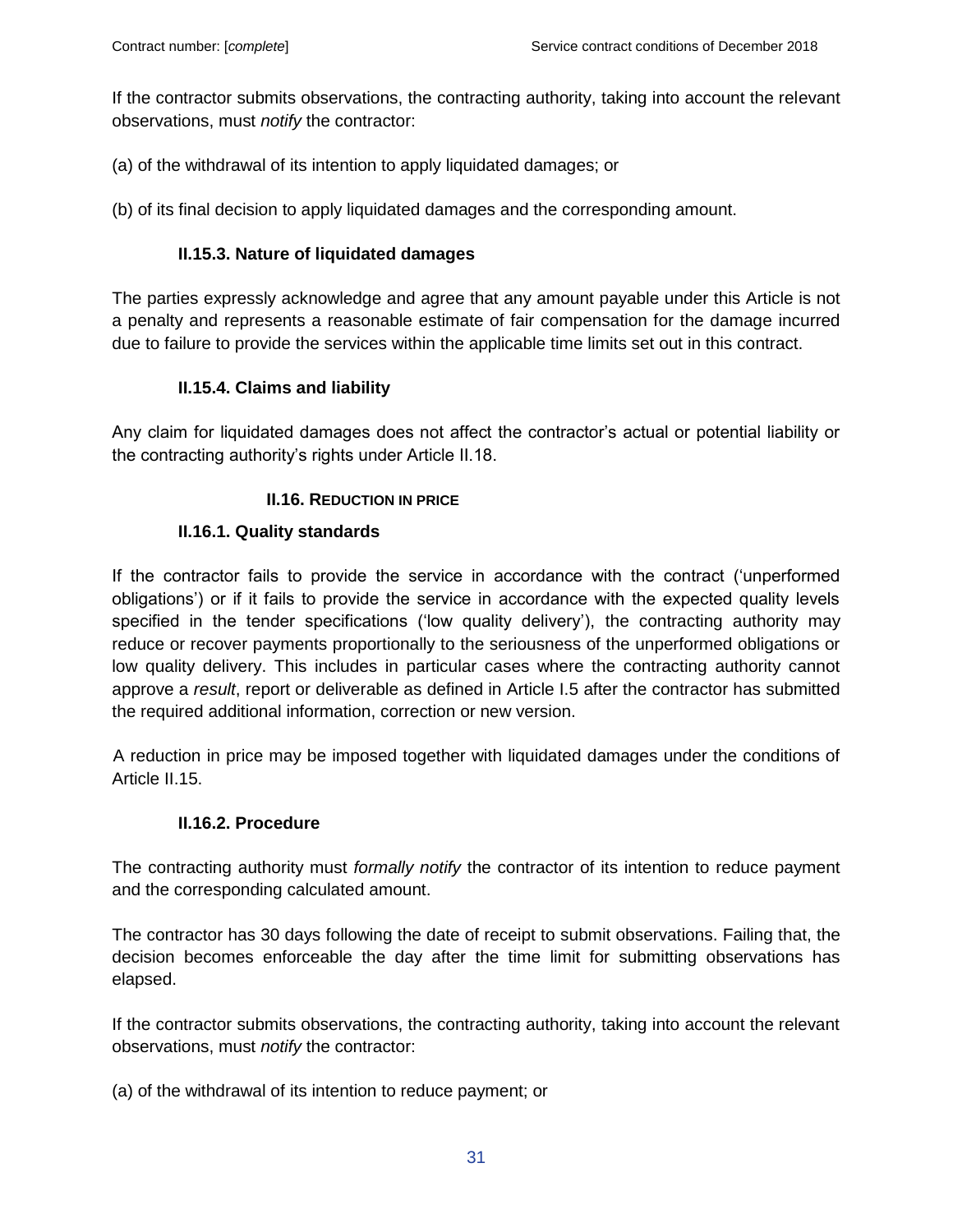(b) of its final decision to reduce payment and the corresponding amount.

### **II.16.3. Claims and liability**

<span id="page-31-0"></span>Any reduction in price does not affect the contractor's actual or potential liability or the contracting authority's rights under Article II.18.

#### **II.17. SUSPENSION OF THE PERFORMANCE OF THE CONTRACT**

#### **II.17.1. Suspension by the contractor**

If the contractor is affected by *force majeure*, it may suspend the *performance of the contract*. The contractor must immediately *notify* the contracting authority of the suspension. The *notification* must include a description of the *force majeure* and state when the contractor expects to resume the *performance of the contract*.

The contractor must *notify* the contracting authority as soon as it is able to resume *performance of the contract*, unless the contracting authority has already terminated the contract.

## **II.17.2. Suspension by the contracting authority**

The contracting authority may suspend the *performance of the contract* or any part of it:

if the procedure for awarding the contract or the *performance of the contract* proves to have been subject to *irregularities, fraud* or *breach of obligations*;

(b) in order to verify whether the presumed *irregularities, fraud* or *breach of obligations* have actually occurred.

The contracting authority must *formally notify* the contractor of the suspension and the reasons for it. Suspension takes effect on the date of *formal notification*, or at a later date if the *formal notification* so provides.

The contracting authority must *notify* the contractor as soon as the verification is completed whether:

- (a) it is lifting the suspension; or
- (b) it intends to terminate the contract under Article II.18.1(f) or (j).

The contractor is not entitled to compensation for suspension of any part of the contract.

The contracting authority may in addition suspend the time allowed for payments in accordance with Article II.21.7.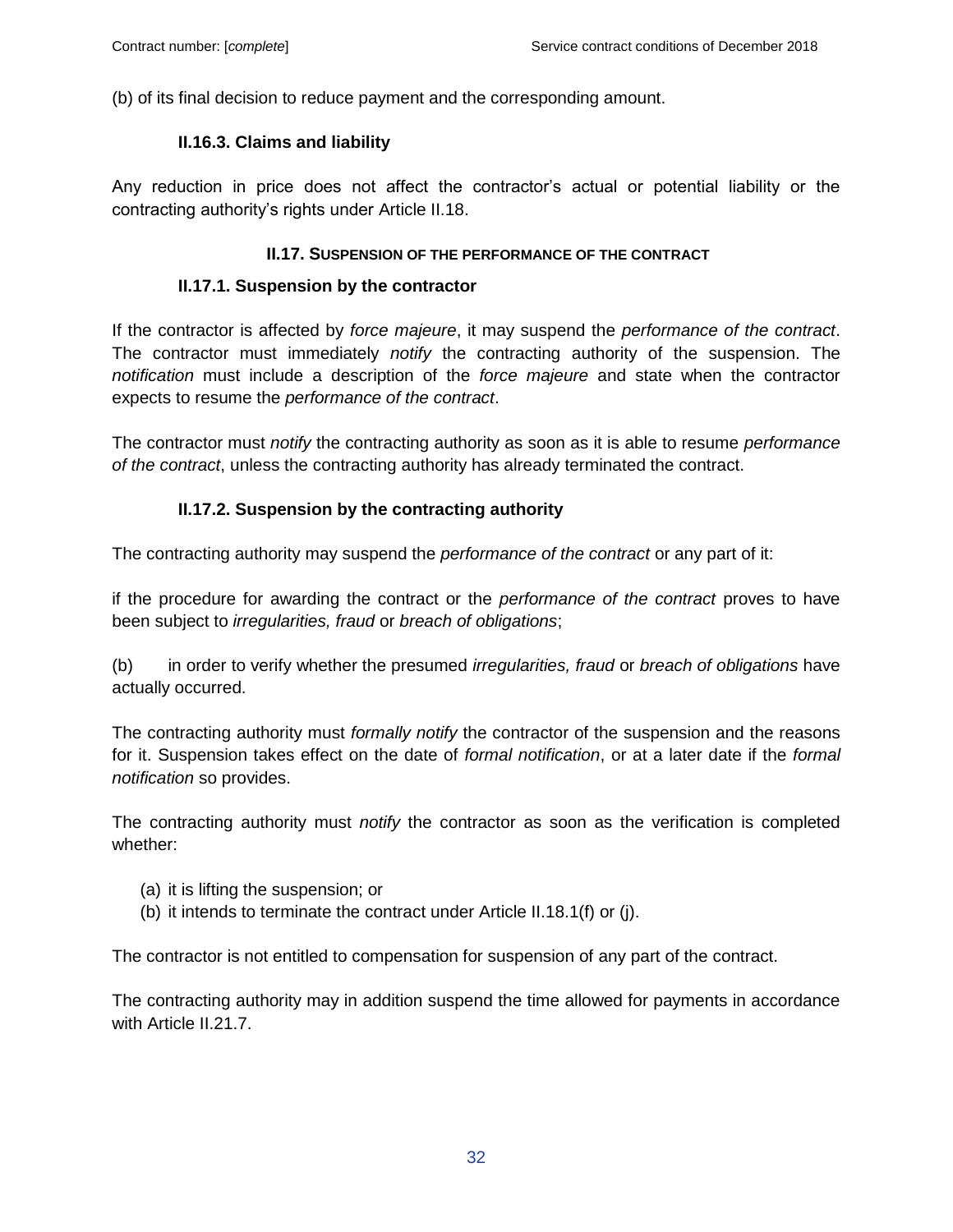$\overline{a}$ 

#### **II.18. TERMINATION OF THE CONTRACT**

#### <span id="page-32-0"></span>**II.18.1. Grounds for termination by the contracting authority**

The contracting authority may terminate the contract in the following circumstances:

- (a) if provision of the services under the contract has not actually started within 15 days of the scheduled date and the contracting authority considers that the new date proposed, if any, unacceptable, taking into account Article II.11.2;
- (b) if the contractor is unable, through its own fault, to obtain any permit or licence required for *performance of the contract*;
- (c) if the contractor does not perform the contract in accordance with the tender specifications or is in breach of another substantial contractual obligation.
- (d) if the contractor or any person that assumes unlimited liability for the debts of the contractor is in one of the situations provided for in points (a) and (b) of Article 136(1) of the Financial Regulation6;
- (e) if the contractor or any related person is in one of the situations provided for in points (c) to (h) of Article 136(1) or to Article 136(2) of the Financial Regulation.
- (f) if the procedure for awarding the contract or the performance of the contract prove to have been subject to irregularities, fraud or breach of obligations;
- (g) if the contractor does not comply with applicable obligations under environmental, social and labour law established by Union law, national law, collective agreements or by the international environmental, social and labour law provisions listed in Annex X to Directive 2014/24/EU;
- (h) if the contractor is in a situation that could constitute a *conflict of interest* or a *professional conflicting interest* as referred to in Article II.7;
- (i) if a change to the contractor's legal, financial, technical, organisational or ownership situation is likely to substantially affect the *performance of the contract* or substantially modify the conditions under which the contract was initially awarded, or a change regarding the exclusion situations listed in Art 136 of Regulation (EU) 2018/1046 that calls into question the decision to award the contract;
- (j) in the event of *force majeure*, where either resuming implementation is impossible or the necessary ensuing amendments to the contract would mean that the tender specifications are no longer fulfilled or result in unequal treatment of tenderers or contractors;
- (k) if the contractor is in breach of the data protection obligations resulting from Article II.9.2;
- (l) if the contractor does not comply with the applicable data protection obligations resulting from Regulation (EU) 2016/679.

<sup>6</sup> Regulation (EU, Euratom) 2018/1046 of the European Parliament and of the Council of 18 July 2018 on the financial rules applicable to the general budget of the Union, amending Regulations (EU) No 1296/2013, (EU) No 1301/2013, (EU) No 1303/2013, (EU) No 1304/2013, (EU) No 1309/2013, (EU) No 1316/2013, (EU) No 223/2014, (EU) No 283/2014, and Decision No 541/2014/EU and repealing Regulation (EU, Euratom) No 966/2012, OJ L 193 of 30.7.2018, p.[1 https://eur-lex.europa.eu/legal-content/EN/TXT/?uri=uriserv:OJ.L\\_.2016.119.01.0001.01.ENG](https://eur-lex.europa.eu/legal-content/EN/TXT/?uri=uriserv:OJ.L_.2016.119.01.0001.01.ENG)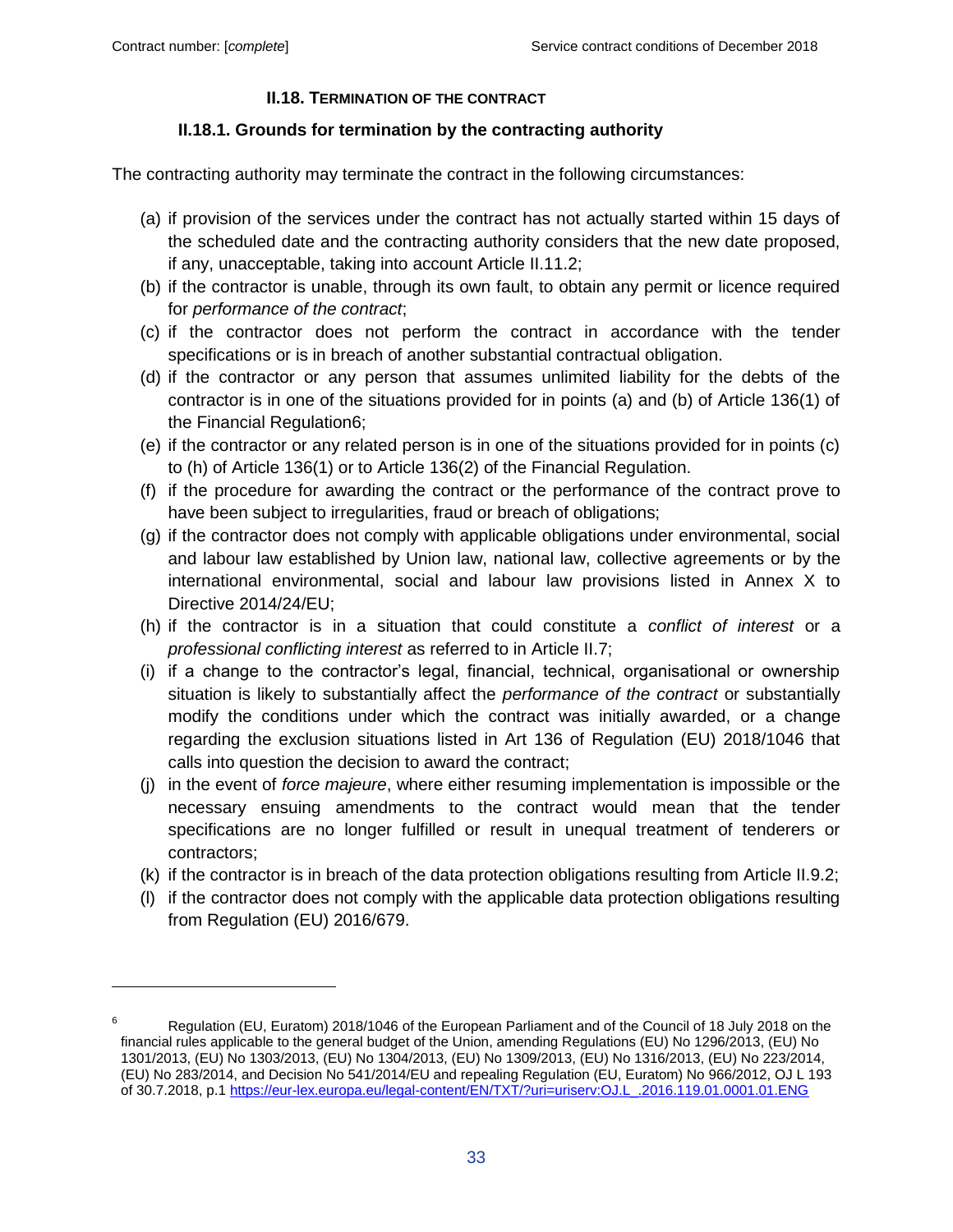#### **II.18.2. Grounds for termination by the contractor**

The contractor may terminate the contract if the contracting authority fails to comply with its obligations, in particular the obligation to provide the information needed for the contractor to perform the contract as provided for in the tender specifications.

#### **II.18.3. Procedure for termination**

A party must *formally notify* the other party of its intention to terminate the contract and the grounds for termination.

The other party has 30 days following the date of receipt to submit observations, including the measures it has taken or will take to continue fulfilling its contractual obligations. Failing that, the decision to terminate becomes enforceable the day after the time limit for submitting observations has elapsed.

If the other party submits observations, the party intending to terminate must *formally notify* it either of the withdrawal of its intention to terminate or of its final decision to terminate.

In the cases referred to in points (a) to (d), (g) to (i), (k) and (l) of Article II.18.1 and in Article II.18.2, the date on which the termination takes effect must be specified in the *formal notification*.

In the cases referred to in points (e), (f) and (j) of Article II.18.1, the termination takes effect on the day following the date on which the contractor receives *notification* of termination.

In addition, at the request of the contracting authority and regardless of the grounds for termination, the contractor must provide all necessary assistance, including information, documents and files, to allow the contracting authority to complete, continue or transfer the services to a new contractor or internally, without interruption or adverse effect on the quality or continuity of the services. The parties may agree to draw up a transition plan detailing the contractor's assistance unless such plan is already detailed in other contractual documents or in the tender specifications. The contractor must provide such assistance at no additional cost, except if it can demonstrate that it requires substantial additional resources or means, in which case it must provide an estimate of the costs involved and the parties will negotiate an arrangement in good faith.

#### **II.18.4. Effects of termination**

The contracting authority may claim compensation for such damage. The contractor is liable for damage incurred by the contracting authority as a result of the termination of the contract, including the additional cost of appointing and contracting another contractor to provide or complete the services, except if the damage is a result of a termination in accordance with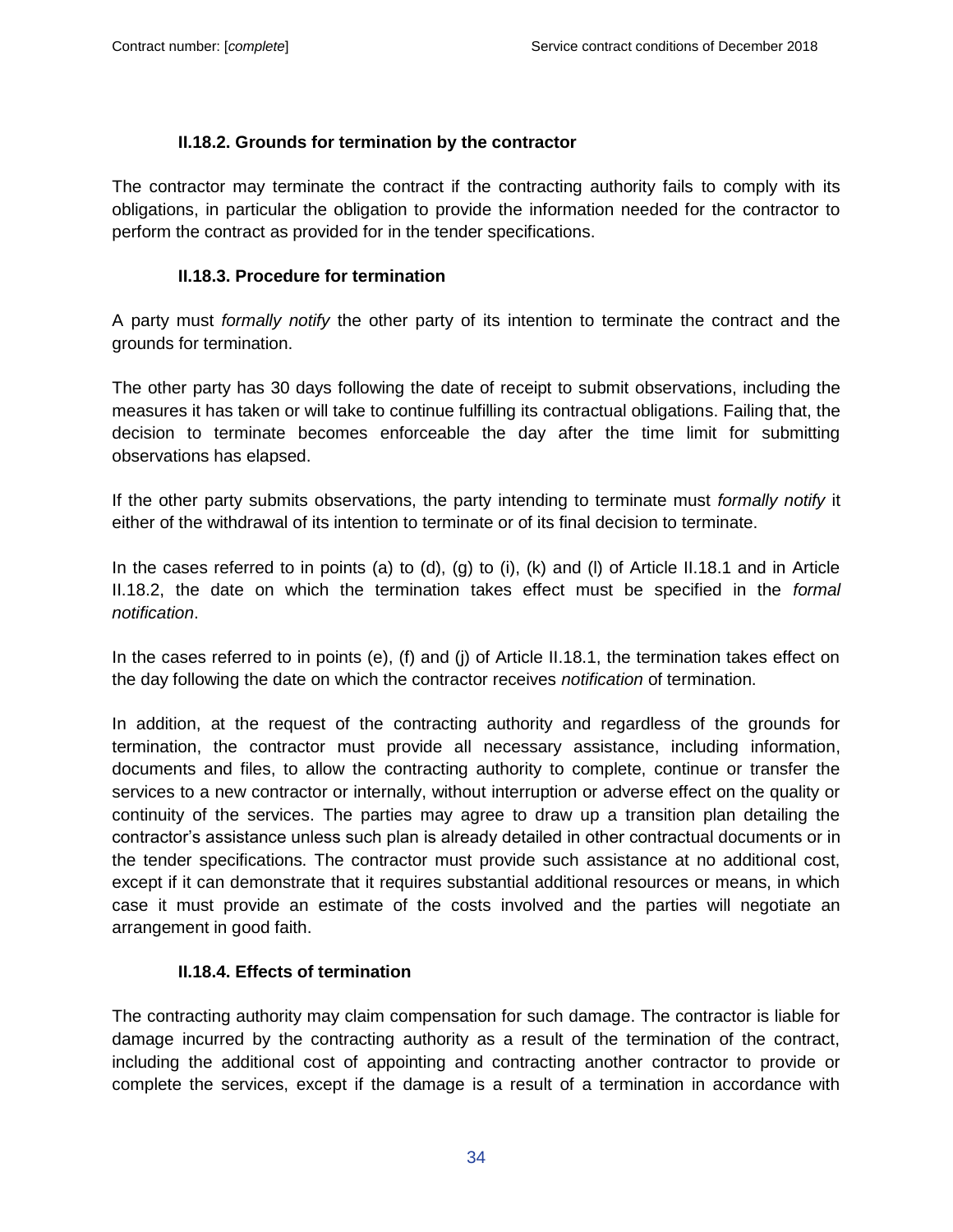Article II.18.1(j) or Article II.18.2. The contracting authority may claim compensation for such damage.

The contractor is not entitled to compensation for any loss resulting from the termination of the contract, including loss of anticipated profits, unless the loss was caused by the situation specified in Article II.18.2.

The contractor must take all appropriate measures to minimise costs, prevent damage and cancel or reduce its commitments.

Within 60 days of the date of termination, the contractor must submit any report, deliverable or *result* and any invoice required for services that were provided before the date of termination.

In the case of joint tenders, the contracting authority may terminate the contract with each member of the group separately on the basis of points (d), (e), (g), (k) and (l) of Article II.18.1, under the conditions set out in Article II.11.2.

## <span id="page-34-0"></span>**II.19. INVOICES, VALUE ADDED TAX AND E-INVOICING**

## **II.19.1. Invoices and value added tax**

Invoices must contain the contractor's (or leader's in the case of a joint tender) identification data, the amount, the currency and the date, as well as the contract reference.

Invoices must indicate the place of taxation of the contractor (or leader in the case of a joint tender) for value added tax (VAT) purposes and must specify separately amounts not including VAT and amounts including VAT.

The contracting authority is exempt from all taxes and duties, including VAT, in accordance with Articles 3 and 4 of the Protocol 7 of the Treaty on the Functioning of the European Union on the privileges and immunities of the European Union.

The contractor (or leader in the case of a joint tender) must complete the necessary formalities with the relevant authorities to ensure that the supplies and services required for performance of the contract are exempt from taxes and duties, including VAT.

# **II.19.2. E-invoicing**

If provided for in the special conditions, the contractor (or leader in the case of a joint tender) submits invoices in electronic format if the conditions regarding electronic signature specified by Directive 2006/112/EC on VAT are fulfilled, i.e. using a qualified electronic signature or through electronic data interchange.

Reception of invoices by standard format (pdf) or email is not accepted.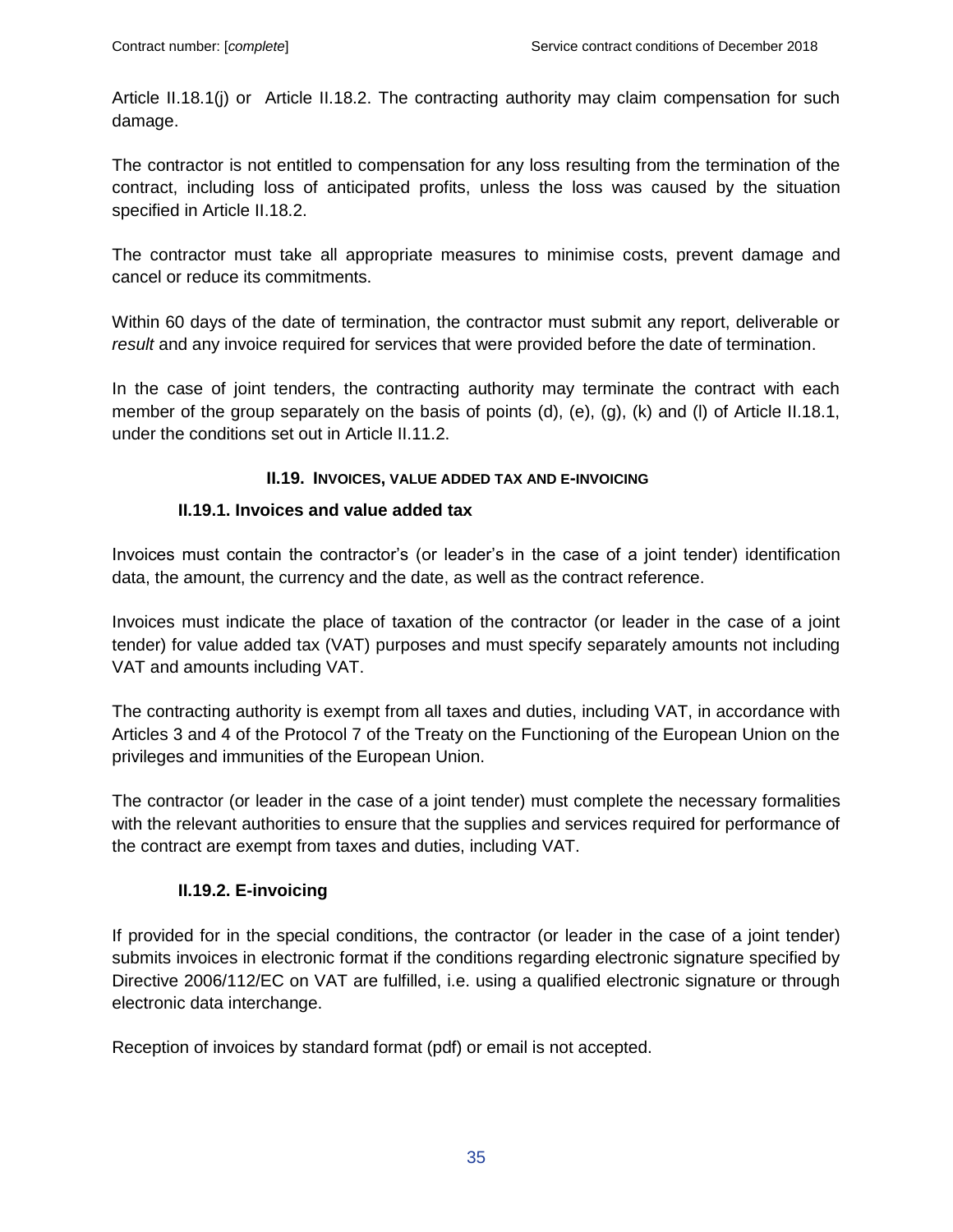#### **II.20. PRICE REVISION**

<span id="page-35-0"></span>If a price revision index is provided in Article I.4.2, this Article applies to it.

Prices are fixed and not subject to revision during the first year of the contract.

At the beginning of the second and every following year of the contract, each price may be revised upwards or downwards at the request of one of the parties.

A party may request a price revision in writing no later than three months before the anniversary date of entry into force of the contract. The other party must acknowledge the request within 14 days of receipt.

At the anniversary date, the contracting authority must communicate the final index for the month in which the request was received, or failing that, the last provisional index available for that month. The contractor establishes the new price on this basis and communicates it as soon as possible to the contracting authority for verification.

The price revision is calculated using the following formula:

$$
Pr = Po \times (-)
$$
  
lo  
where: 
$$
Pr = \text{revised price};
$$

 $Po = price$  in the tender;

Io = index for the month in which the contract enters into force;

Ir = index for the month in which the request to revise prices is received.

# **II.21. PAYMENTS AND GUARANTEES**

# **II.21.1. Date of payment**

<span id="page-35-1"></span>The date of payment is deemed to be the date on which the contracting authority's account is debited.

# **II.21.2. Currency**

Payments are made in euros, unless another currency is provided for in Article I.7.

# **II.21.3. Conversion**

The contracting authority makes any conversion between the euro and another currency at the daily euro exchange rate published in the Official Journal of the European Union, or failing that,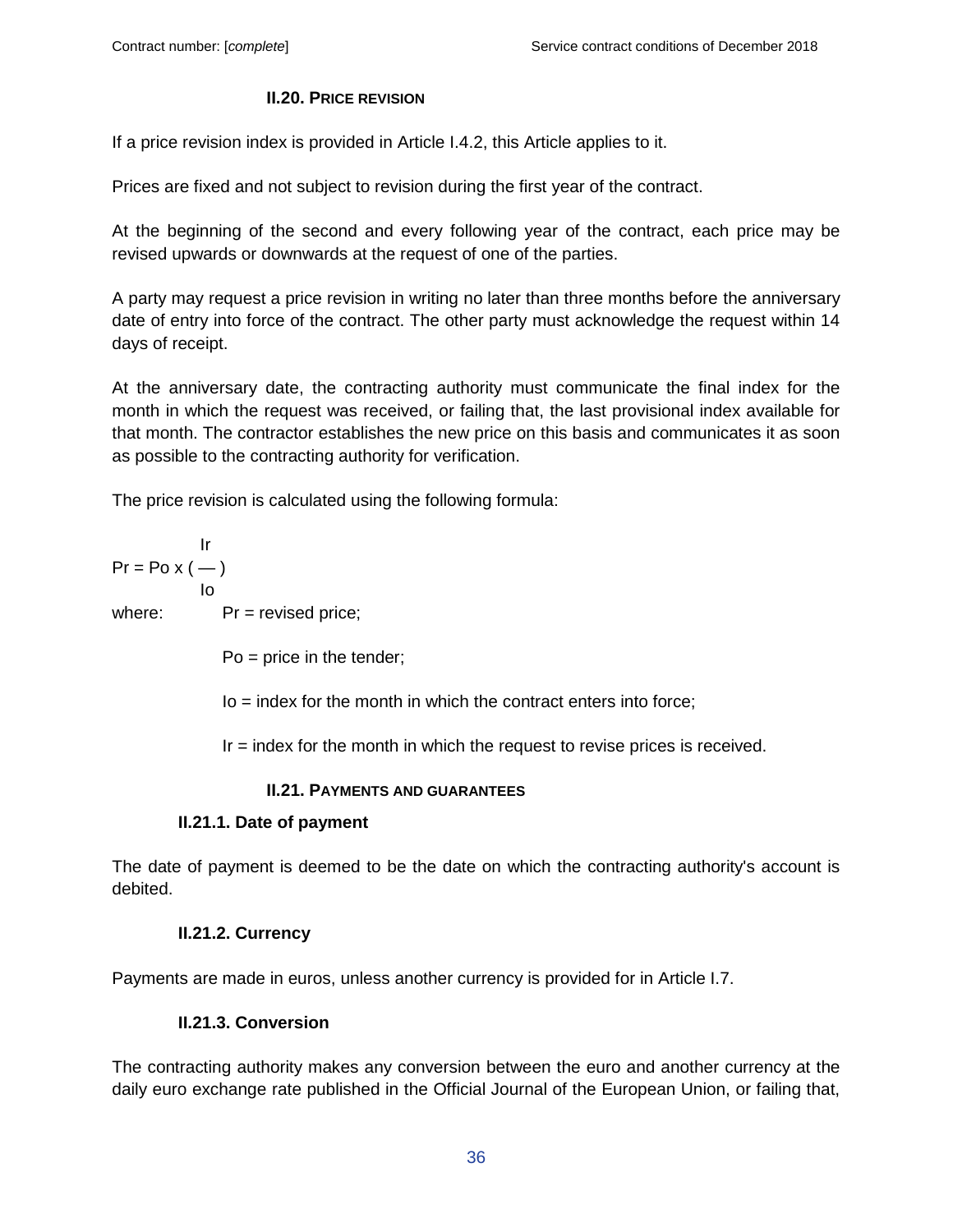at the monthly accounting exchange rate, as established by the European Commission and published on the website indicated below, applicable on the day when it issues the payment order.

The contractor makes any conversion between the euro and another currency at the monthly accounting exchange rate, established by the Commission and published on the website indicated below, applicable on the date of the invoice.

[http://ec.europa.eu/budget/contracts\\_grants/info\\_contracts/inforeuro/inforeuro\\_en.cfm](http://ec.europa.eu/budget/contracts_grants/info_contracts/inforeuro/inforeuro_en.cfm)

# **II.21.4. Costs of transfer**

The costs of the transfer are borne as follows:

- (a) the contracting authority bears the costs of dispatch charged by its bank;
- (b) the contractor bears the costs of receipt charged by its bank;
- (c) the party causing repetition of the transfer bears the costs for repeated transfer.

# **II.21.5. Pre-financing, performance and money retention guarantees**

If, as provided for in Article I.6*,* a financial guarantee is required for the payment of prefinancing, as performance guarantee or as retention money guarantee, it must fulfil the following conditions:

- (a) the financial guarantee is provided by a bank or a financial institution approved by the contracting authority or, at the request of the contractor and with the agreement of the contracting authority, by a third party; and
- (b) the guarantee shall have the effect of making the bank or financial institution or the third party provide irrevocable collateral security, or stand as first-call guarantor of the contractor's obligations without requiring that the contracting authority has recourse against the principal debtor (the contractor).

The contractor bears the cost of providing such guarantee.

Pre-financing guarantees must remain in force until the pre-financing is cleared against interim payments or payment of the balance. Where the payment of the balance takes the form of a debit note, the pre-financing guarantee must remain in force for three months after the debit note is sent to the contractor. The contracting authority must release the guarantee within the following month.

Performance guarantees cover compliance with substantial contractual obligations until the contracting authority has given its final approval for the service. The performance guarantee must not exceed 10 % of the total price of the contract. The contracting authority must release the guarantee fully after final approval of the service, as provided for in the contract.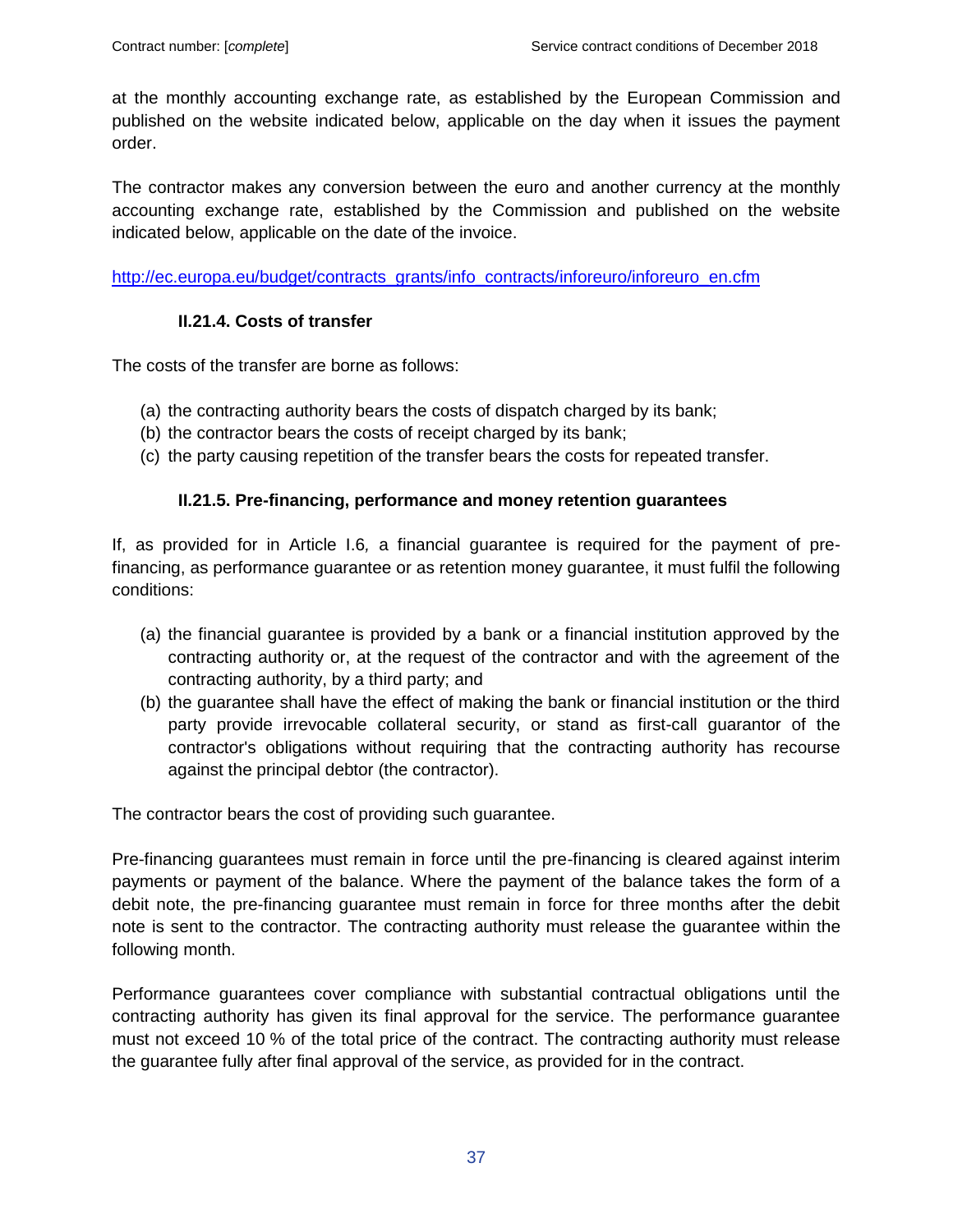Retention money guarantees cover full delivery of the service in accordance with the contract including during the contract liability period and until its final approval by the contracting authority. The retention money guarantee must not exceed 10 % of the total price of the contract. The contracting authority must release the guarantee after the expiry of the contract liability period as provided for in the contract.

The contracting authority must not request a retention money guarantee where it has requested a performance guarantee.

# **II.21.6. Interim payments and payment of the balance**

The contractor (or leader in the case of a joint tender) must send an invoice for interim payment, as provided for in Article I.5 or in the tender specifications.

The contractor (or leader in the case of a joint tender) must send an invoice for payment of the balance within 60 days of the end of the period of provision of the services, as provided for in Article I.5 or in the tender specifications.

Payment of the invoice and approval of documents does not imply recognition of the regularity, authenticity, completeness and correctness of the declarations and information they contain.

Payment of the balance may take the form of recovery.

# **II.21.7. Suspension of the time allowed for payment**

The contracting authority may suspend the payment periods specified in Article I.5 at any time by *notifying* the contractor (or leader in the case of a joint tender) that its invoice cannot be processed. The reasons the contracting authority may cite for not being able to process an invoice are:

- (a) because it does not comply with the contract;
- (b) because the contractor has not produced the appropriate documents or deliverables; or
- (c) because the contracting authority has observations on the documents or deliverables submitted with the invoice.

The contracting authority must *notify* the contractor (or leader in the case of joint tender) as soon as possible of any such suspension, giving the reasons for it. In cases b) and c) referred above, the contracting authority shall notify the contractor (or leader in case of a joint tender) the time limits to submit additional information or corrections or a new version of the documents or deliverables if the contracting authority requires it.

Suspension takes effect on the date the contracting authority sends the *notification*. The remaining payment period resumes from the date on which the requested information or revised documents are received or the necessary further verification, including on-the-spot checks, is carried out. Where the suspension period exceeds two months, the contractor (or leader in the case of a joint tender) may request the contracting authority to justify the continued suspension.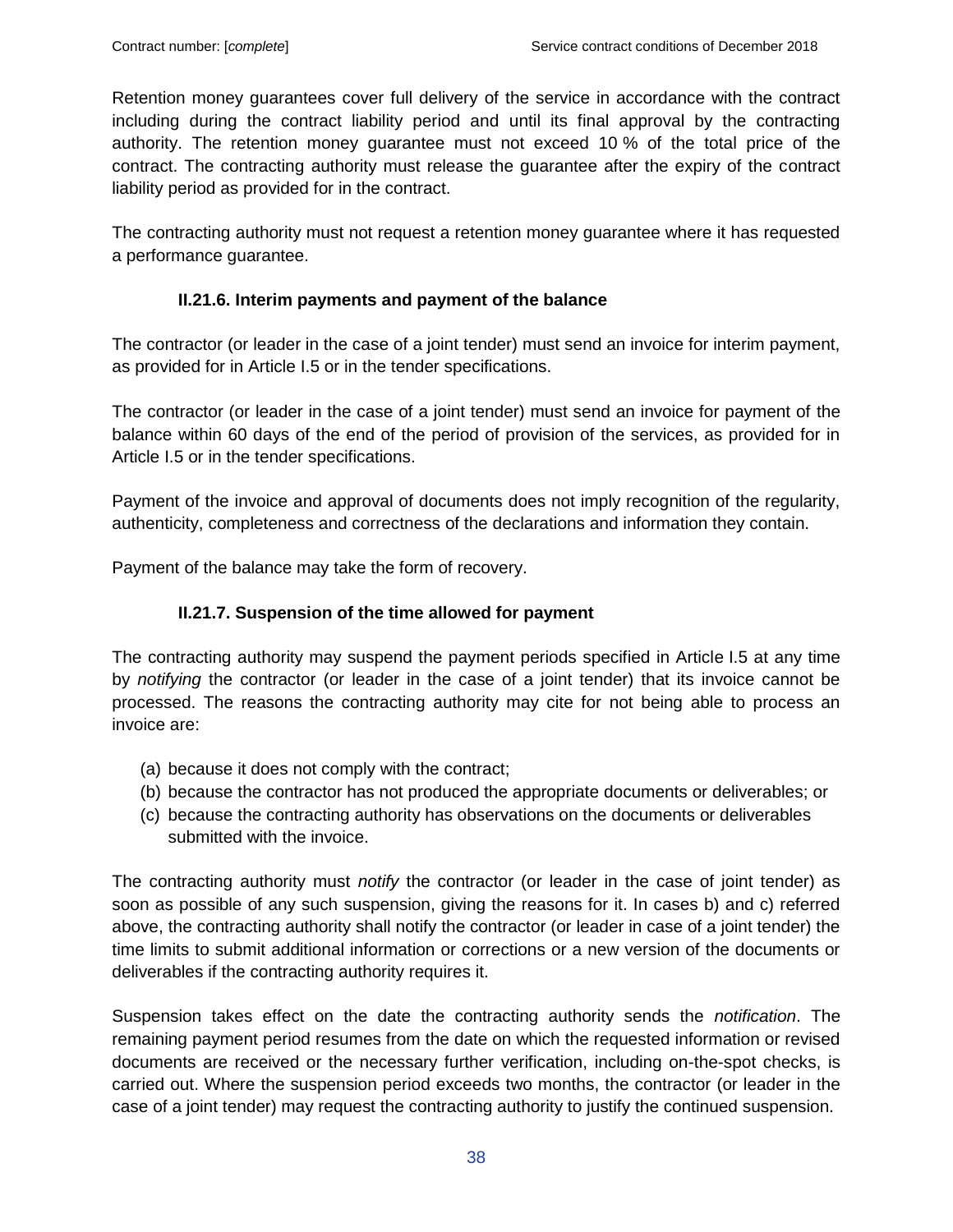Where the payment periods have been suspended following rejection of a document referred to in the first paragraph of this Article and the new document produced is also rejected, the contracting authority reserves the right to terminate the contract in accordance with Article II.18.1(c)*.*

#### **II.21.8. Interest on late payment**

On expiry of the payment periods specified in Article I.5, the contractor (or leader in the case of a joint tender) is entitled to interest on late payment at the rate applied by the European Central Bank for its main refinancing operations in euros (the reference rate) plus eight points. The reference rate is the rate in force, as published in the C series of the *Official Journal of the European Union,* on the first day of the month in which the payment period ends.

Suspension of the payment period as provided for in Article II.21.7 is not considered as giving rise to late payment.

Interest on late payment covers the period running from the day following the due date for payment up to and including the date of payment as defined in Article II.21.1.

However, when the calculated interest is EUR 200 or less, it must be paid to the contractor (or leader in the case of a joint tender) only if it requests it within two months of receiving late payment.

#### **II.22. REIMBURSEMENTS**

- <span id="page-38-0"></span>**II.22.1** If provided for in the special conditions or in the tender specifications, the contracting authority must reimburse expenses directly connected with the provision of the services either when the contractor provides it with supporting documents or on the basis of flat rates.
- **II.22.2** The contracting authority reimburses travel and subsistence expenses on the basis of the shortest itinerary and the minimum number of nights necessary for overnight stay at the destination.
- **II.22.3** The contracting authority reimburses travel expenses as follows:
- (a) travel by air: up to the maximum cost of an economy class ticket at the time of the reservation;
- (b) travel by boat or rail: up to the maximum cost of a first class ticket;
- (c) travel by car: at the rate of one first class rail ticket for the same journey and on the same day;

In addition, the contracting authority reimburses travel outside Union territory if it has given its prior written approval for the expenses.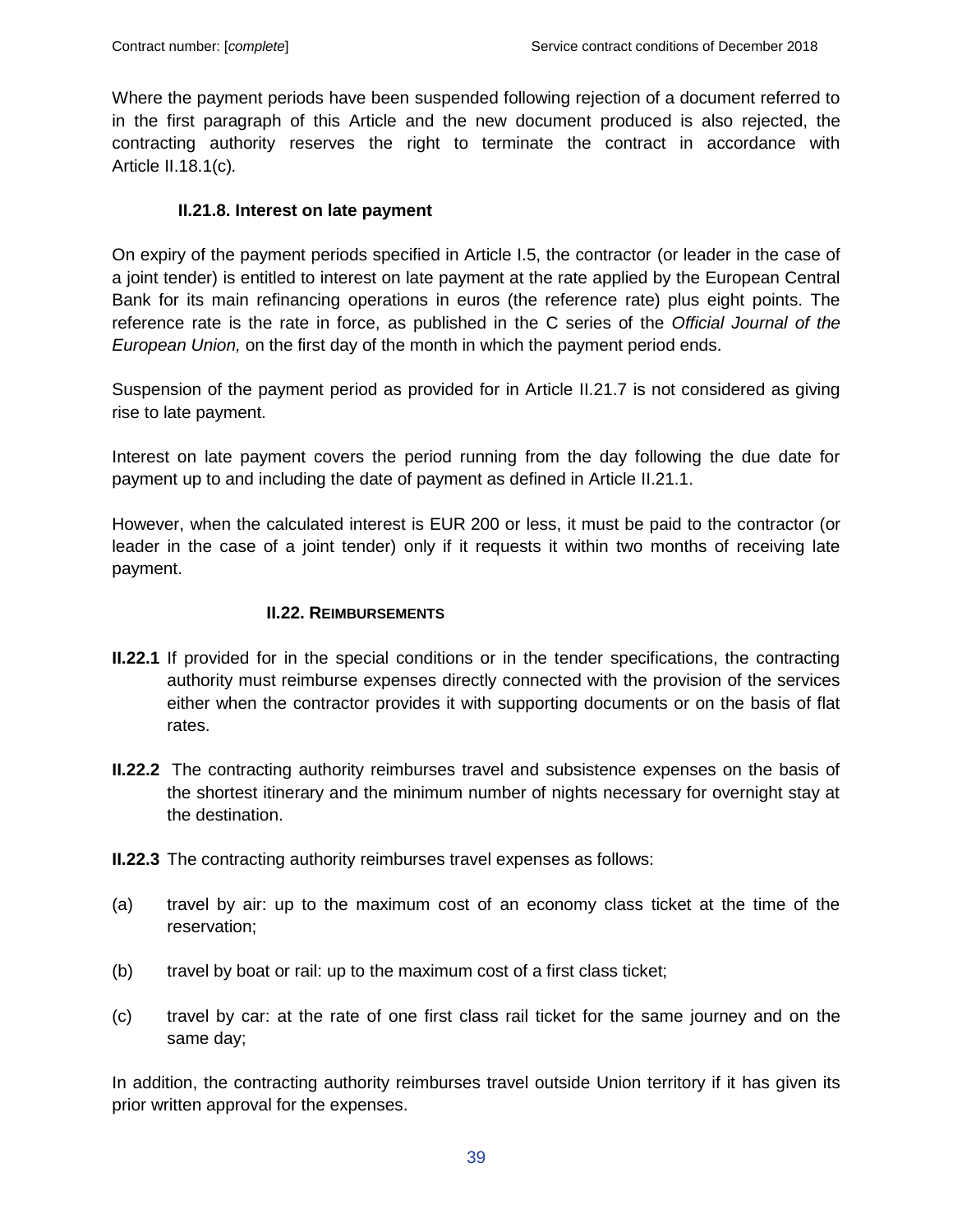- **II.22.4** The contracting authority reimburses subsistence expenses on the basis of a daily subsistence allowance as follows:
	- (a) for journeys of less than 200 km for a return trip, no subsistence allowance is payable;
	- (b) the daily subsistence allowance is payable only on receipt of supporting documents proving that the person concerned was present at the destination;
	- (c) the daily subsistence allowance takes the form of a flat-rate payment to cover all subsistence expenses, including meals, local transport including transport to and from the airport or station, insurance and sundries;
	- (d) the daily subsistence allowance is reimbursed at the flat rates specified in Article I.4.3;
	- (e) accommodation is reimbursed on receipt of supporting documents proving the necessary overnight stay at the destination, up to the flat-rate ceilings specified in Article I.4.3.
- **II.22.5** The contracting authority reimburses the cost of shipment of equipment or unaccompanied luggage if it has given prior written approval for the expense.

## **II.23. RECOVERY**

<span id="page-39-0"></span>**II.23.1** If an amount is to be recovered under the terms of the contract, the contractor must repay the contracting authority the amount in question.

## **II.23.2. Recovery procedure**

Before recovery, the contracting authority must *formally notify* the contractor of its intention to recover the amount it claims, specifying the amount due and the reasons for recovery and inviting the contractor to make any observations within 30 days of receipt.

If no observations have been submitted or if, despite the observations submitted, the contracting authority decides to pursue the recovery procedure, it must confirm recovery by *formally notifying* a debit note to the contractor, specifying the date of payment. The contractor must pay in accordance with the provisions specified in the debit note.

If the contractor does not pay by the due date, the contracting authority may, after informing the contractor in writing, recover the amounts due:

- (a) by offsetting them against any amounts owed to the contractor by the Union or by the European Atomic Energy Community or by an executive agency when it implements the Union budget;
- (b) by calling in a financial guarantee if the contractor has submitted one to the contracting authority;
- (c) by taking legal action.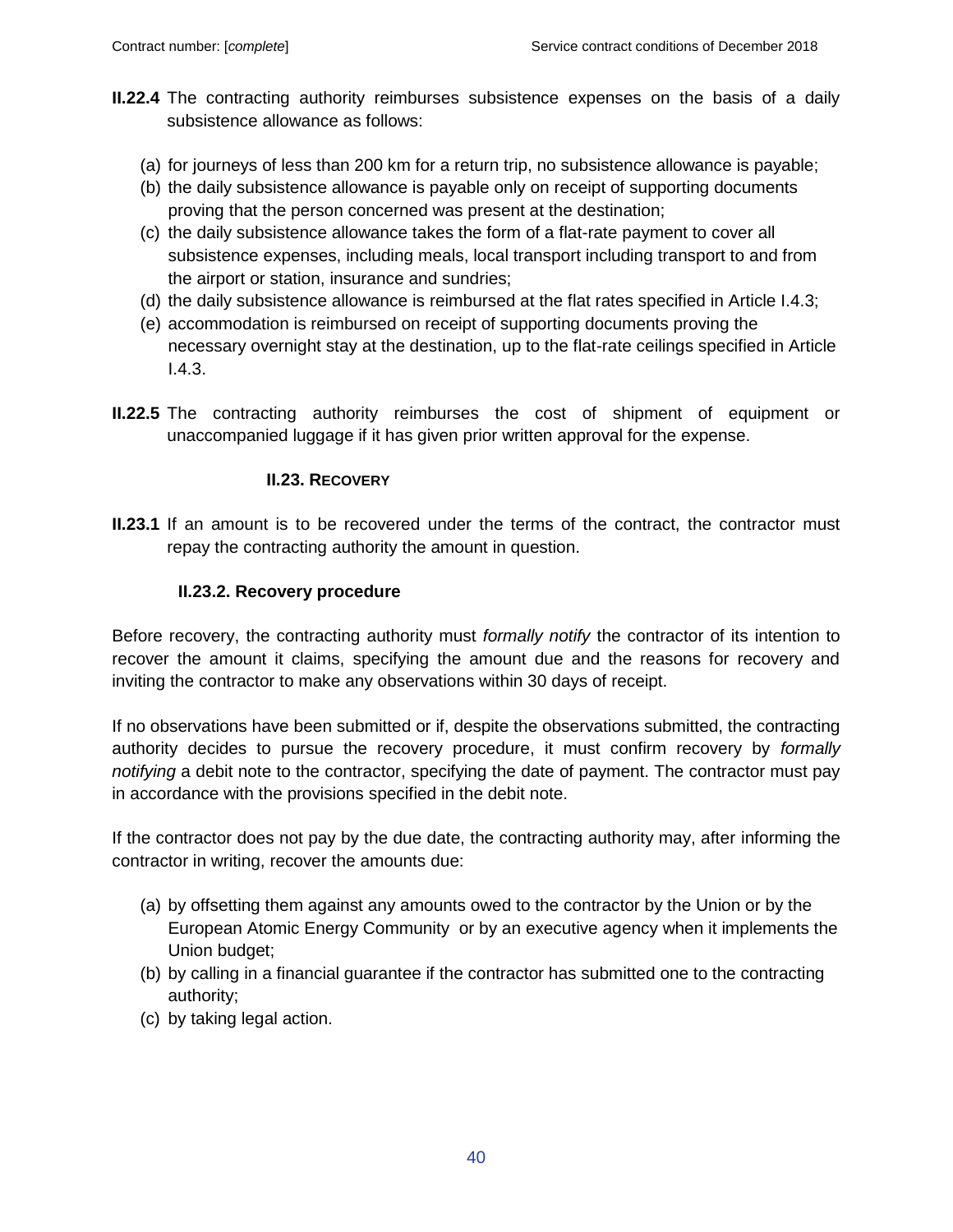#### **II.23.3. Interest on late payment**

If the contractor does not honour the obligation to pay the amount due by the date set by the contracting authority in the debit note, the amount due bears interest at the rate indicated in Article II.21.8. Interest on late payments will cover the period starting on the day after the due date for payment and ending on the date when the contracting authority receives the full amount owed.

Any partial payment is first entered against charges and interest on late payment and then against the principal amount.

#### **II.23.4. Recovery rules in the case of joint tender**

If the contract is signed by a group (joint tender), the group is jointly and severally liable under the conditions set out in Article II.6 (liability). The contracting authority shall send the debit note first to the leader of the group.

If the leader does not pay by the due date the whole amount, and if the amount due cannot be offset or can only be offset partially in accordance with Article II.23.2 (a), then the contracting authority may claim the amount still due to any other member or members of the group by respectively *notifying* them with a debit note in conformity with the provisions laid down in Article II.23.2.

#### **II.24. CHECKS AND AUDITS**

<span id="page-40-0"></span>**II.24.1** The contracting authority and the European Anti-Fraud Office may check or require an audit on the *performance of the contract*. This may be carried out either by OLAF's own staff or by any outside body authorised to do so on its behalf.

Such checks and audits may be initiated at any moment during the *performance of the contract* and up to five years starting from the payment of the balance.

The audit procedure is initiated on the date of receipt of the relevant letter sent by the contracting authority. Audits are carried out on a confidential basis.

- **II.24.2** The contractor must keep all original documents stored on any appropriate medium, including digitised originals if authorised under national law, for a period of five years starting from the payment of the balance.
- **II.24.3** The contractor must grant the contracting authority's staff and outside *personnel* authorised by the contracting authority the appropriate right of access to sites and premises where the contract is performed and to all the information, including information in electronic format, needed to conduct such checks and audits. The contractor must ensure that the information is readily available at the moment of the check or audit and, if so requested, that information is handed over in an appropriate format.